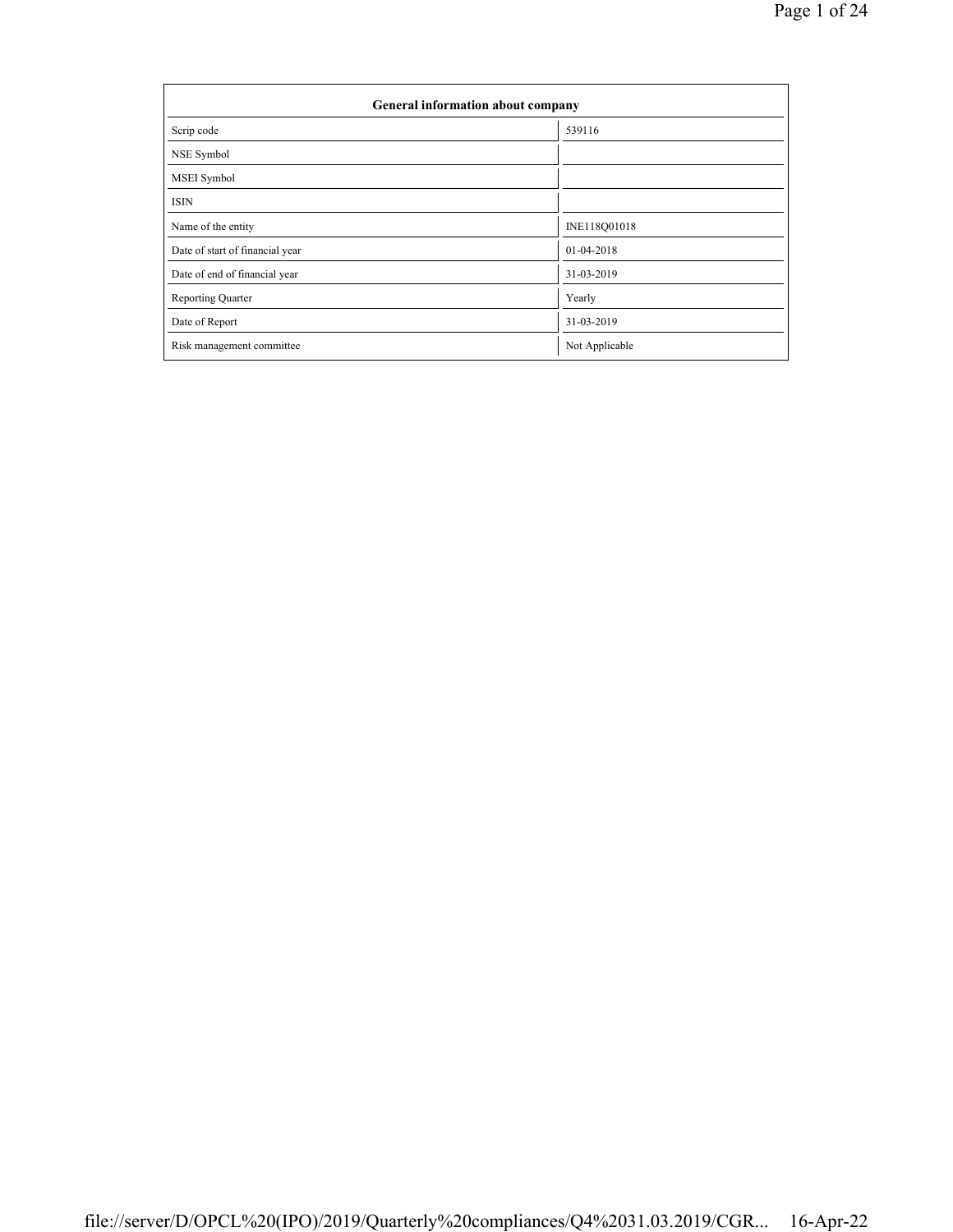|           | <b>Annexure I</b>                                                                                                                                                                                                                                                                                                                                                                                                                                 |                                               |            |          |                                                |                                                                                                                                                                           |                                                                                                                                                                                                                      |                                                                      |                                             |    |              |                |              |  |  |
|-----------|---------------------------------------------------------------------------------------------------------------------------------------------------------------------------------------------------------------------------------------------------------------------------------------------------------------------------------------------------------------------------------------------------------------------------------------------------|-----------------------------------------------|------------|----------|------------------------------------------------|---------------------------------------------------------------------------------------------------------------------------------------------------------------------------|----------------------------------------------------------------------------------------------------------------------------------------------------------------------------------------------------------------------|----------------------------------------------------------------------|---------------------------------------------|----|--------------|----------------|--------------|--|--|
|           | Annexure I to be submitted by listed entity on quarterly basis                                                                                                                                                                                                                                                                                                                                                                                    |                                               |            |          |                                                |                                                                                                                                                                           |                                                                                                                                                                                                                      |                                                                      |                                             |    |              |                |              |  |  |
|           |                                                                                                                                                                                                                                                                                                                                                                                                                                                   |                                               |            |          |                                                |                                                                                                                                                                           |                                                                                                                                                                                                                      | I. Composition of Board of Directors                                 |                                             |    |              |                |              |  |  |
|           |                                                                                                                                                                                                                                                                                                                                                                                                                                                   |                                               |            |          |                                                |                                                                                                                                                                           |                                                                                                                                                                                                                      | Disclosure of notes on composition of board of directors explanatory |                                             |    |              |                |              |  |  |
|           |                                                                                                                                                                                                                                                                                                                                                                                                                                                   |                                               |            |          |                                                |                                                                                                                                                                           |                                                                                                                                                                                                                      | Wether the listed entity has a Regular Chairperson                   |                                             |    |              | Yes            |              |  |  |
| <b>Sr</b> | No of<br>Directorship<br>in listed<br>entities<br>Tenure<br>Date of<br>of<br>including<br>Title<br>Category<br>Name of the<br>Category 1<br>Category 2<br>appointment<br>Date of<br>this listed<br><b>DIN</b><br>PAN<br>3 of<br>(Mr)<br>director<br>Director<br>of directors<br>of directors<br>in the<br>cessation<br>entity (Refer<br>Ms)<br>directors<br>(in<br>current term<br>Regulation<br>months)<br>$25(1)$ of<br>Listing<br>Regulations) |                                               |            |          |                                                | Number of<br>memberships<br>in Audit/<br>Stakeholder<br>Committee<br>(s) including<br>this listed<br>entity (Refer<br>Regulation<br>$26(1)$ of<br>Listing<br>Regulations) | No of post<br>$\circ f$<br>Chairperson<br>in Audit/<br>Stakeholder<br>Committee<br>held in<br>listed<br>entities<br>including<br>this listed<br>entity (Refer<br>Regulation<br>$26(1)$ of<br>Listing<br>Regulations) | Notes for<br>not<br>providing<br>PAN                                 | Notes for<br>not<br>providing<br><b>DIN</b> |    |              |                |              |  |  |
|           | Mr                                                                                                                                                                                                                                                                                                                                                                                                                                                | <b>ASHOK</b><br><b>KUMAR</b><br><b>GOYAL</b>  | AARPG3149D | 00095313 | Executive<br>Director                          | Chairperson                                                                                                                                                               |                                                                                                                                                                                                                      | 04-12-2001                                                           |                                             |    | $\mathbf{1}$ | $\overline{2}$ | $\sqrt{2}$   |  |  |
| 2         | Mr                                                                                                                                                                                                                                                                                                                                                                                                                                                | <b>SATISH</b><br><b>KUMAR</b><br>GOYAL        | AAPPG6375H | 00095295 | Executive<br>Director                          | Not<br>Applicable                                                                                                                                                         |                                                                                                                                                                                                                      | 04-12-2001                                                           |                                             |    | 1            | $\overline{0}$ | $\mathbf{0}$ |  |  |
| 3         | Mr                                                                                                                                                                                                                                                                                                                                                                                                                                                | OM<br><b>PRAKASH</b><br><b>AGARWAL</b>        | AAKPA8385Q | 00095300 | Executive<br>Director                          | Not<br>Applicable                                                                                                                                                         | CEO-<br>MD                                                                                                                                                                                                           | 04-12-2001                                                           |                                             |    | $\mathbf{1}$ | $\mathbf{0}$   | $\mathbf{0}$ |  |  |
| 4         | Mr                                                                                                                                                                                                                                                                                                                                                                                                                                                | <b>RAJESH</b><br><b>KUMAR</b><br><b>GUPTA</b> | ACNPG4255C | 01048355 | Non-<br>Executive -<br>Independent<br>Director | Not<br>Applicable                                                                                                                                                         |                                                                                                                                                                                                                      | 01-07-2014                                                           |                                             | 57 | -1           | $\overline{2}$ | $\mathbf{0}$ |  |  |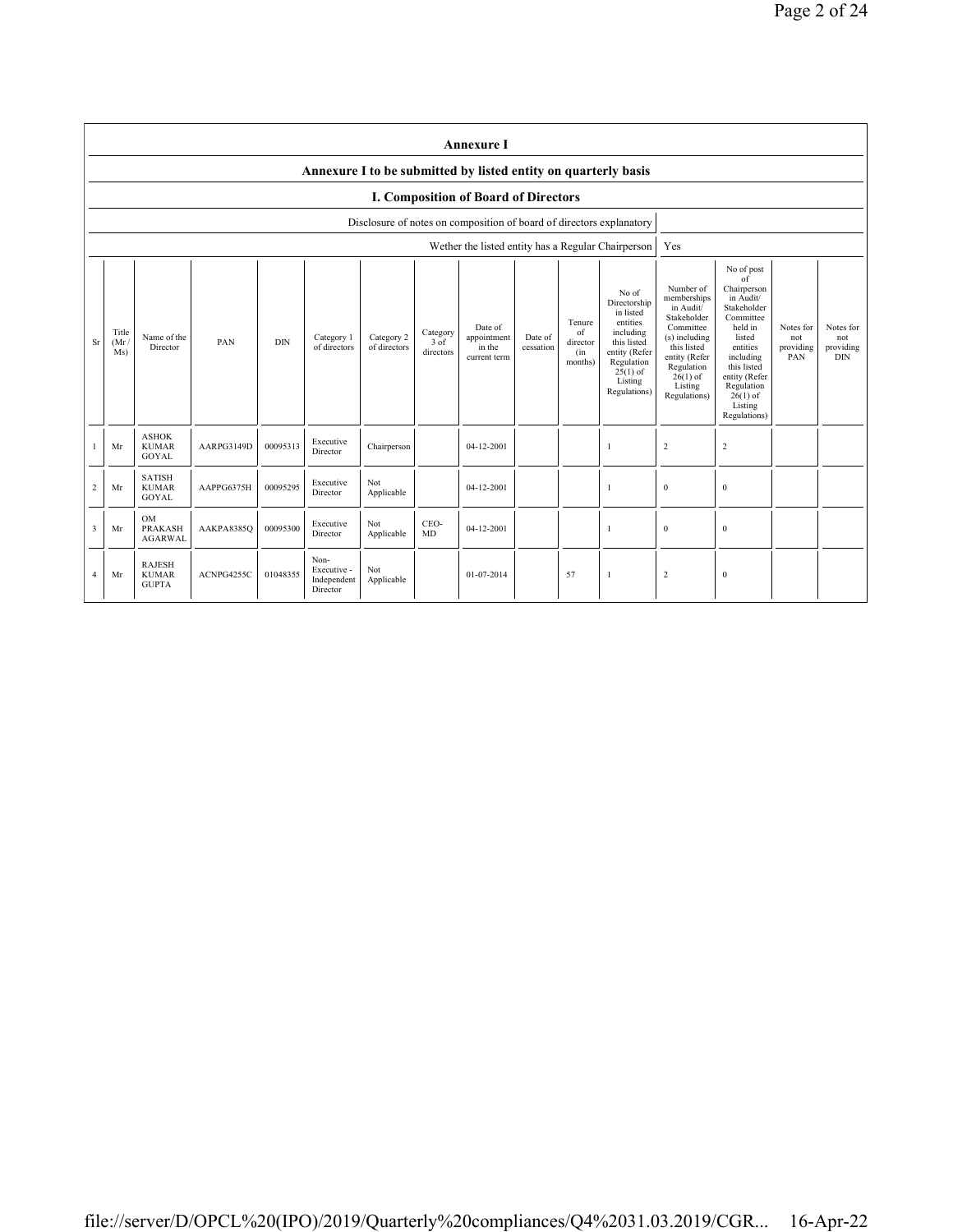|    | Annexure I to be submitted by listed entity on quarterly basis |                               |            |            |                                                                      |                               |                                 |                                                  |                      |                                            |                                                                                                                                                    |                                                                                                                                                                           |                                                                                                                                                                                                                       |                                      |                                             |
|----|----------------------------------------------------------------|-------------------------------|------------|------------|----------------------------------------------------------------------|-------------------------------|---------------------------------|--------------------------------------------------|----------------------|--------------------------------------------|----------------------------------------------------------------------------------------------------------------------------------------------------|---------------------------------------------------------------------------------------------------------------------------------------------------------------------------|-----------------------------------------------------------------------------------------------------------------------------------------------------------------------------------------------------------------------|--------------------------------------|---------------------------------------------|
|    |                                                                |                               |            |            |                                                                      |                               |                                 | I. Composition of Board of Directors             |                      |                                            |                                                                                                                                                    |                                                                                                                                                                           |                                                                                                                                                                                                                       |                                      |                                             |
|    |                                                                |                               |            |            | Disclosure of notes on composition of board of directors explanatory |                               |                                 |                                                  |                      |                                            |                                                                                                                                                    |                                                                                                                                                                           |                                                                                                                                                                                                                       |                                      |                                             |
| Sr | Title<br>(Mr)<br>Ms)                                           | Name of<br>the<br>Director    | PAN        | <b>DIN</b> | Category 1<br>of directors                                           | Category<br>2 of<br>directors | Category<br>$3$ of<br>directors | Date of<br>appointment<br>in the<br>current term | Date of<br>cessation | Tenure<br>of<br>director<br>(in<br>months) | No of<br>Directorship<br>in listed<br>entities<br>including<br>this listed<br>entity (Refer<br>Regulation<br>$25(1)$ of<br>Listing<br>Regulations) | Number of<br>memberships<br>in Audit/<br>Stakeholder<br>Committee<br>(s) including<br>this listed<br>entity (Refer<br>Regulation<br>$26(1)$ of<br>Listing<br>Regulations) | No of post<br>$\alpha$ f<br>Chairperson<br>in Audit/<br>Stakeholder<br>Committee<br>held in<br>listed<br>entities<br>including<br>this listed<br>entity (Refer<br>Regulation<br>$26(1)$ of<br>Listing<br>Regulations) | Notes for<br>not<br>providing<br>PAN | Notes for<br>not<br>providing<br><b>DIN</b> |
| 5  | Mr                                                             | <b>AMOL</b><br><b>DONERIA</b> | AEMPD5500N | 06897314   | Non-<br>Executive -<br>Independent<br>Director                       | Not<br>Applicable             |                                 | 01-07-2014                                       |                      | 57                                         |                                                                                                                                                    | $\sqrt{2}$                                                                                                                                                                | $\theta$                                                                                                                                                                                                              |                                      |                                             |
| 6  | Mrs                                                            | <b>ASTHA</b><br><b>SHARMA</b> | BGPPS3272N | 01888937   | Non-<br>Executive -<br>Independent<br>Director                       | Not<br>Applicable             |                                 | 01-07-2014                                       |                      | 57                                         | -1                                                                                                                                                 | $\bf{0}$                                                                                                                                                                  | $\theta$                                                                                                                                                                                                              |                                      |                                             |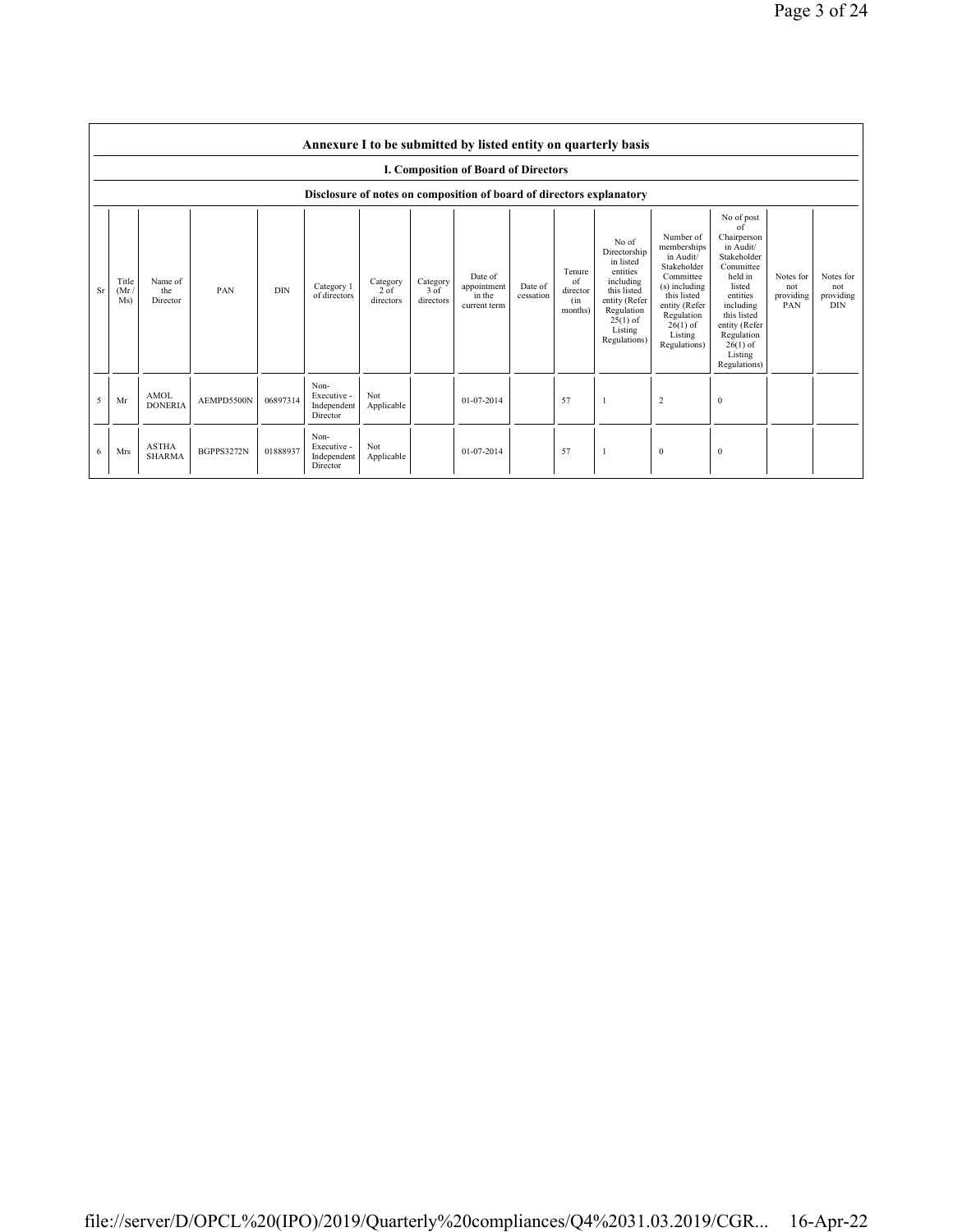|                | <b>Audit Committee Details</b> |                                                              |                                                |                            |                        |                      |                |  |  |
|----------------|--------------------------------|--------------------------------------------------------------|------------------------------------------------|----------------------------|------------------------|----------------------|----------------|--|--|
|                |                                | Whether the Audit Committee has a Regular Chairperson<br>Yes |                                                |                            |                        |                      |                |  |  |
| <b>Sr</b>      | <b>DIN</b><br>Number           | Name of Committee<br>members                                 | Category 1 of directors                        | Category 2 of<br>directors | Date of<br>Appointment | Date of<br>Cessation | <b>Remarks</b> |  |  |
|                | 06897314                       | <b>AMOL DONERIA</b>                                          | Non-Executive -<br><b>Independent Director</b> | Chairperson                | $01-07-2014$           |                      |                |  |  |
| $\overline{c}$ | 01048355                       | <b>RAJESH KUMAR</b><br><b>GUPTA</b>                          | Non-Executive -<br><b>Independent Director</b> | Member                     | $01-07-2014$           |                      |                |  |  |
| 3              | 00095313                       | <b>ASHOK KUMAR</b><br>GOYAL.                                 | <b>Executive Director</b>                      | Member                     | $01 - 07 - 2014$       |                      |                |  |  |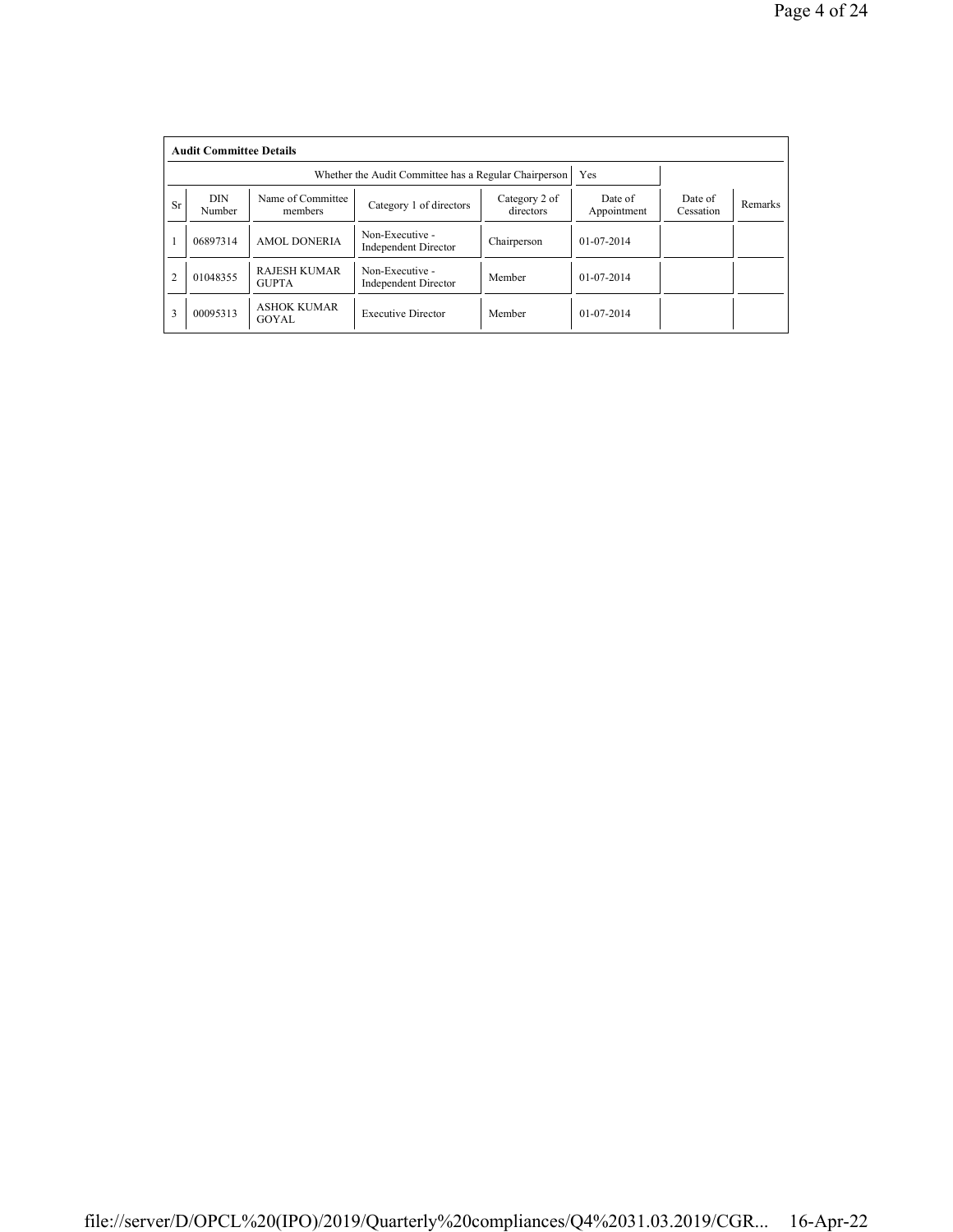|                | Nomination and remuneration committee |                                                                             |                                                |                      |                  |  |  |  |  |
|----------------|---------------------------------------|-----------------------------------------------------------------------------|------------------------------------------------|----------------------|------------------|--|--|--|--|
|                |                                       | Whether the Nomination and remuneration committee has a Regular Chairperson | Yes                                            |                      |                  |  |  |  |  |
| Sr             | <b>DIN</b><br>Number                  | Name of Committee<br>members                                                | Date of<br>Appointment                         | Date of<br>Cessation | <b>Remarks</b>   |  |  |  |  |
|                | 01048355                              | <b>RAJESH KUMAR</b><br><b>GUPTA</b>                                         | Non-Executive -<br><b>Independent Director</b> | Chairperson          | $01 - 07 - 2014$ |  |  |  |  |
| $\overline{c}$ | 06897314                              | <b>AMOL DONERIA</b>                                                         | Non-Executive -<br><b>Independent Director</b> | Member               | $01-07-2014$     |  |  |  |  |
| 3              | 01888937                              | <b>ASTHA SHARMA</b>                                                         | Non-Executive -<br>Independent Director        | Member               | $01 - 07 - 2014$ |  |  |  |  |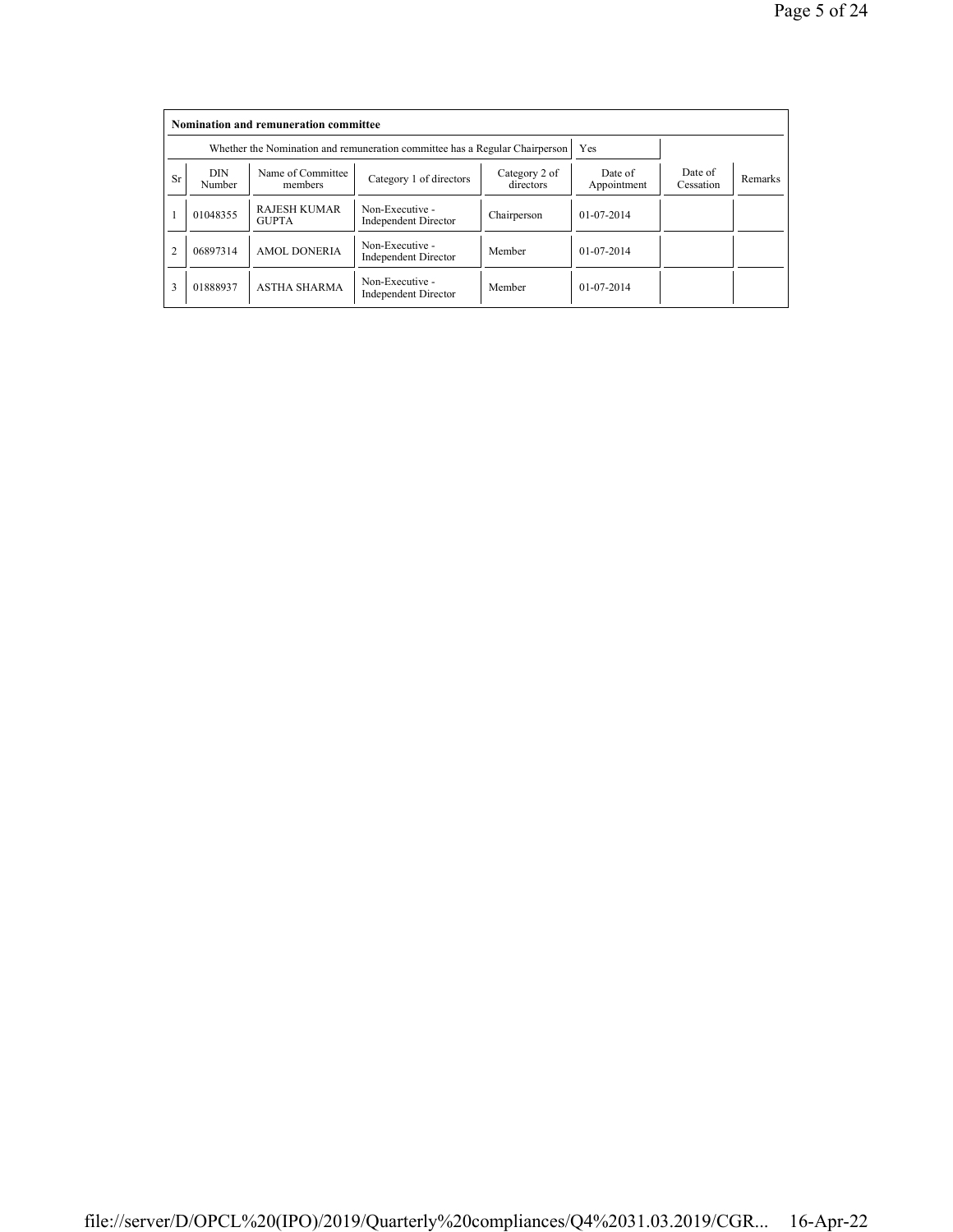|                | <b>Stakeholders Relationship Committee</b> |                                                                           |                                                |                      |                |  |  |  |  |
|----------------|--------------------------------------------|---------------------------------------------------------------------------|------------------------------------------------|----------------------|----------------|--|--|--|--|
|                |                                            | Whether the Stakeholders Relationship Committee has a Regular Chairperson | Yes                                            |                      |                |  |  |  |  |
| Sr             | <b>DIN</b><br>Number                       | Name of Committee<br>members                                              | Date of<br>Appointment                         | Date of<br>Cessation | <b>Remarks</b> |  |  |  |  |
|                | 06897314                                   | <b>AMOL DONERIA</b>                                                       | Non-Executive -<br>Independent Director        | Chairperson          | $01-07-2014$   |  |  |  |  |
| $\overline{c}$ | 01048355                                   | <b>RAJESH KUMAR</b><br><b>GUPTA</b>                                       | Non-Executive -<br><b>Independent Director</b> | Member               | $01-07-2014$   |  |  |  |  |
| 3              | 00095313                                   | <b>ASHOK KUMAR</b><br>GOYAL                                               | <b>Executive Director</b>                      | Member               | $01-07-2014$   |  |  |  |  |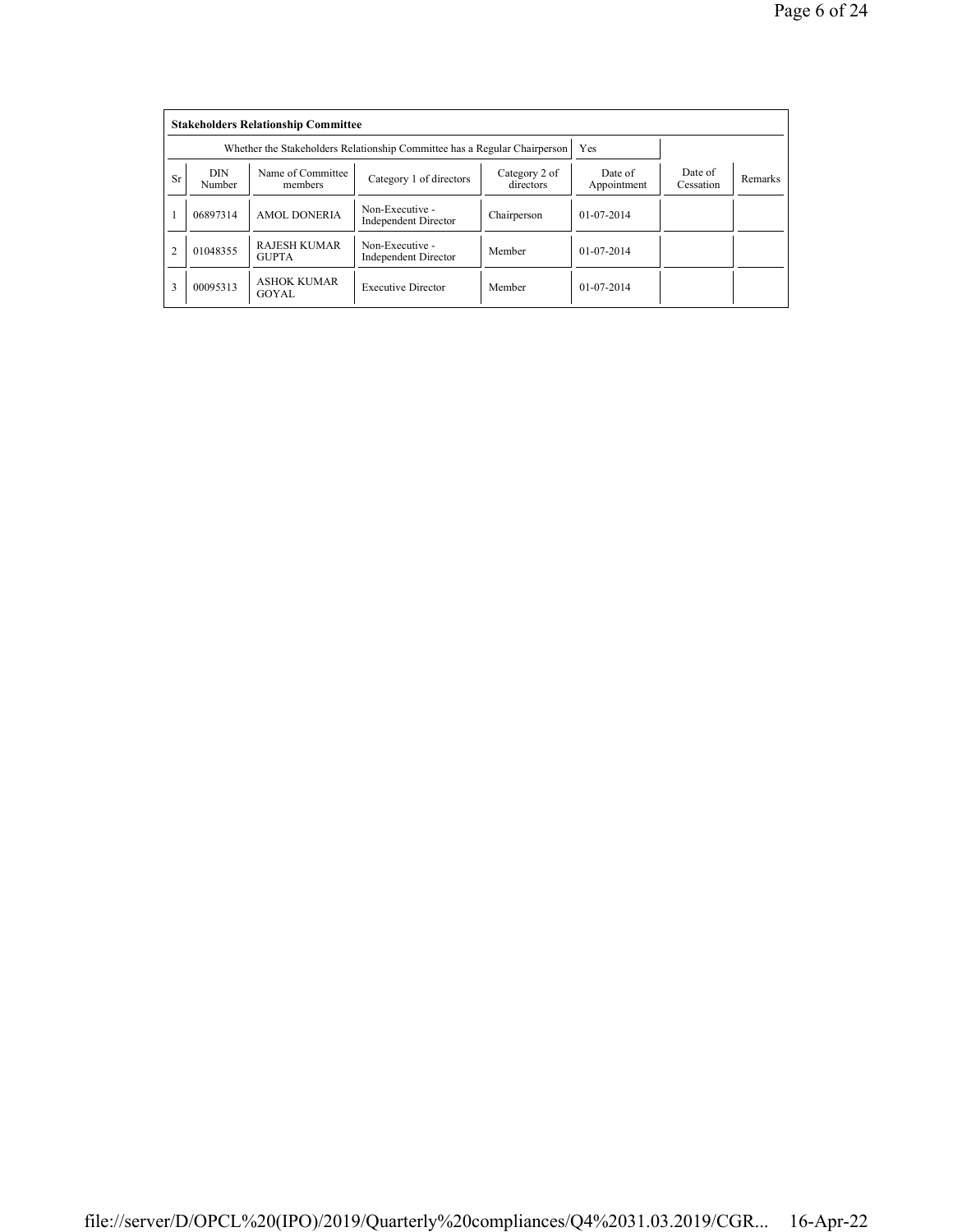|           | <b>Risk Management Committee</b> |                                                                 |                            |                            |                        |                      |         |  |
|-----------|----------------------------------|-----------------------------------------------------------------|----------------------------|----------------------------|------------------------|----------------------|---------|--|
|           |                                  | Whether the Risk Management Committee has a Regular Chairperson |                            |                            |                        |                      |         |  |
| <b>Sr</b> | DIN<br>Number                    | Name of Committee<br>members                                    | Category 1 of<br>directors | Category 2 of<br>directors | Date of<br>Appointment | Date of<br>Cessation | Remarks |  |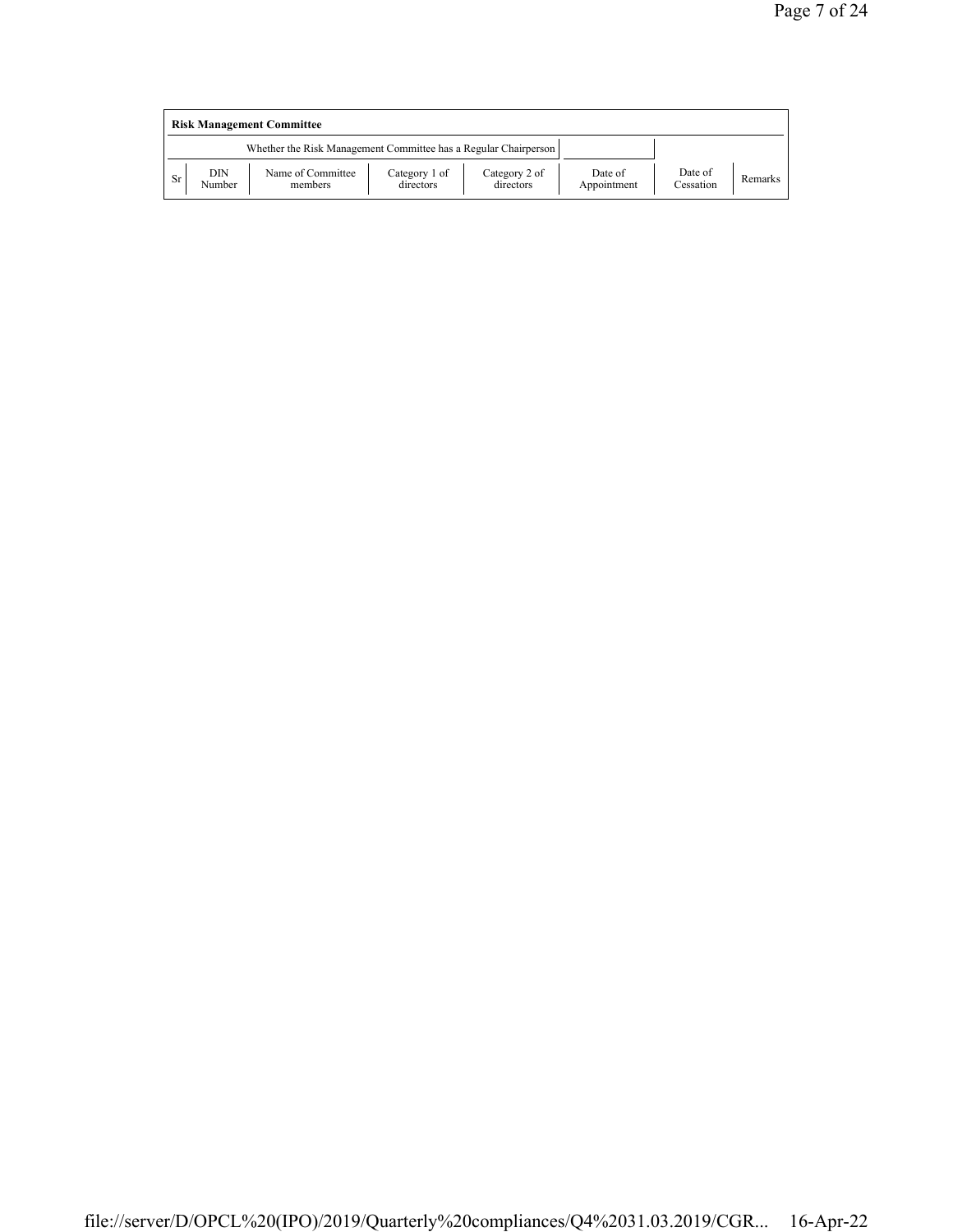|           | <b>Corporate Social Responsibility Committee</b> |                                                                                      |                            |                            |                        |                      |         |  |
|-----------|--------------------------------------------------|--------------------------------------------------------------------------------------|----------------------------|----------------------------|------------------------|----------------------|---------|--|
|           |                                                  | Whether the Corporate Social Responsibility Committee has a Regular Chairperson   No |                            |                            |                        |                      |         |  |
| <b>Sr</b> | DIN<br>Number                                    | Name of Committee<br>members                                                         | Category 1 of<br>directors | Category 2 of<br>directors | Date of<br>Appointment | Date of<br>Cessation | Remarks |  |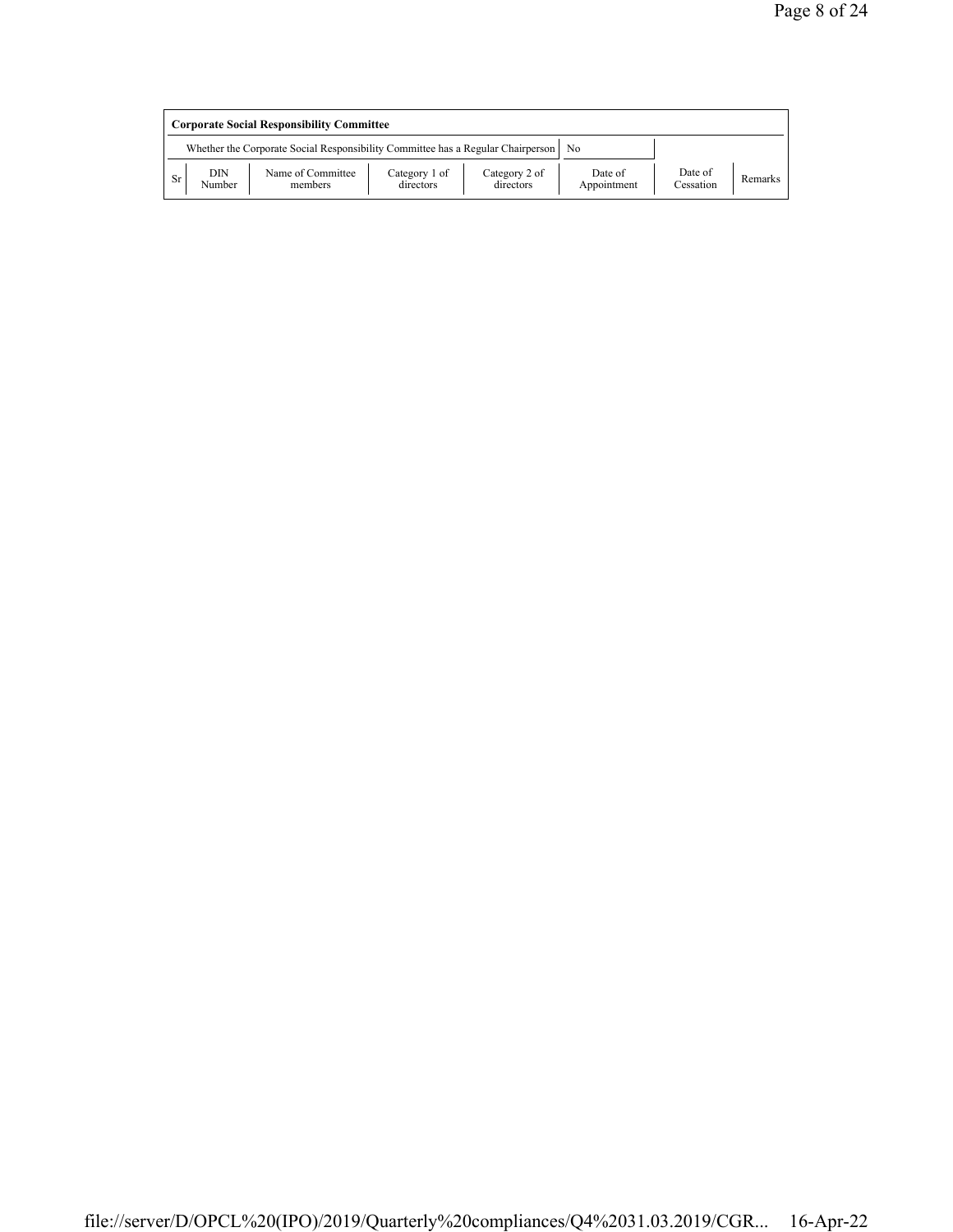|    | <b>Other Committee</b> |                              |                            |                            |                            |         |
|----|------------------------|------------------------------|----------------------------|----------------------------|----------------------------|---------|
| Sr | DIN<br>Number          | Name of Committee<br>members | Name of other<br>committee | Category 1 of<br>directors | Category 2 of<br>directors | Remarks |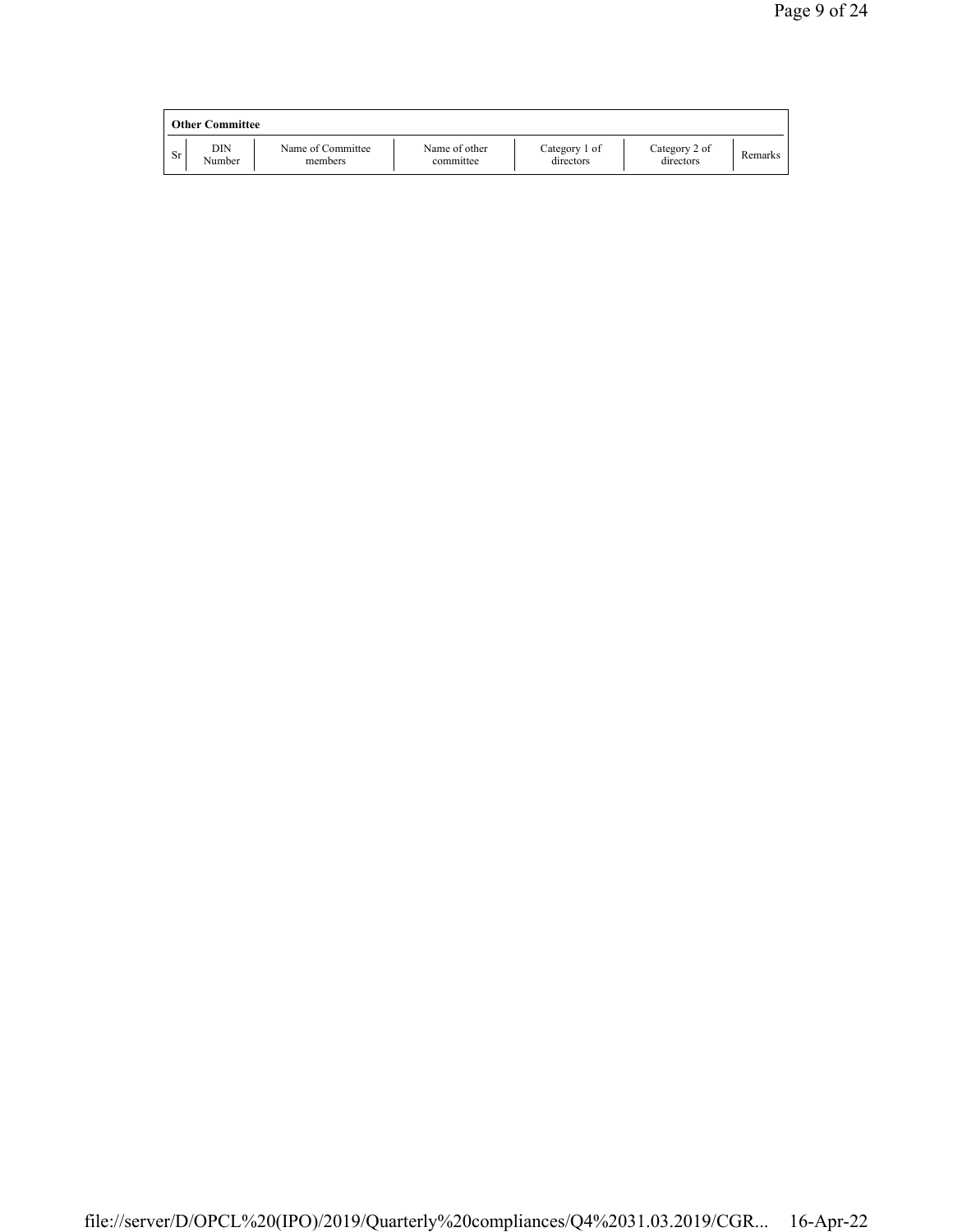|                  | Annexure 1                                                       |                                                       |                                                                |                                 |  |  |  |  |  |
|------------------|------------------------------------------------------------------|-------------------------------------------------------|----------------------------------------------------------------|---------------------------------|--|--|--|--|--|
|                  | <b>Annexure 1</b>                                                |                                                       |                                                                |                                 |  |  |  |  |  |
|                  | <b>III. Meeting of Board of Directors</b>                        |                                                       |                                                                |                                 |  |  |  |  |  |
|                  | Disclosure of notes on meeting of board of directors explanatory |                                                       |                                                                |                                 |  |  |  |  |  |
| <b>Sr</b>        | $Date(s)$ of meeting (if any) in<br>the previous quarter         | Date(s) of meeting (if any) in<br>the current quarter | Maximum gap between any two<br>consecutive (in number of days) | Notes for not<br>providing Date |  |  |  |  |  |
|                  | 14-11-2018                                                       |                                                       |                                                                |                                 |  |  |  |  |  |
| 12-01-2019<br>58 |                                                                  |                                                       |                                                                |                                 |  |  |  |  |  |
| 3                |                                                                  | 16-03-2019                                            | 62                                                             |                                 |  |  |  |  |  |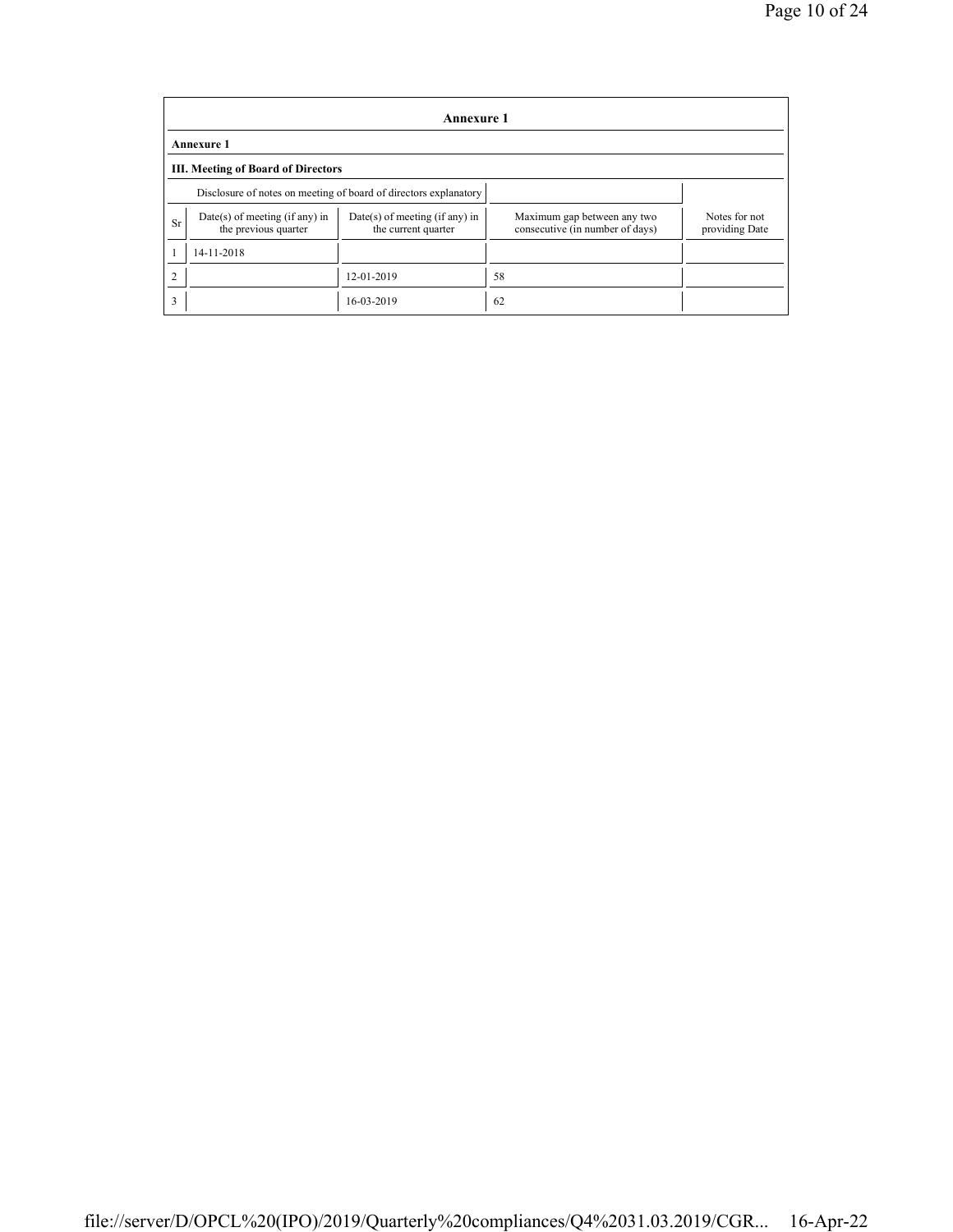|                | Annexure 1                                       |                                                                         |                                                     |                                 |                                                                         |                                                                                  |                               |                                       |
|----------------|--------------------------------------------------|-------------------------------------------------------------------------|-----------------------------------------------------|---------------------------------|-------------------------------------------------------------------------|----------------------------------------------------------------------------------|-------------------------------|---------------------------------------|
|                | <b>IV. Meeting of Committees</b>                 |                                                                         |                                                     |                                 |                                                                         |                                                                                  |                               |                                       |
|                |                                                  |                                                                         |                                                     |                                 |                                                                         | Disclosure of notes on meeting of committees explanatory                         |                               |                                       |
| Sr             | Name of<br>Committee                             | Date(s) of<br>meeting of the<br>committee in<br>the relevant<br>quarter | Whether<br>requirement of<br>Ouorum met<br>(Yes/No) | Requirement<br>of Ouorum<br>met | Date(s) of<br>meeting of the<br>committee in<br>the previous<br>quarter | Maximum gap<br>between any two<br>consecutive<br>meetings (in<br>number of days) | Name of<br>other<br>committee | Reson for<br>not<br>providing<br>date |
| 1              | Audit<br>Committee                               | 12-01-2019                                                              | Yes                                                 | 3                               | 14-11-2018                                                              | 58                                                                               |                               |                                       |
| $\overline{2}$ | Nomination<br>and<br>remuneration<br>committee   | 10-01-2019                                                              | Yes                                                 | 3                               | 12-10-2018                                                              | 89                                                                               |                               |                                       |
| 3              | <b>Stakeholders</b><br>Relationship<br>Committee | 12-01-2019                                                              | Yes                                                 | 3                               | 12-10-2018                                                              | 91                                                                               |                               |                                       |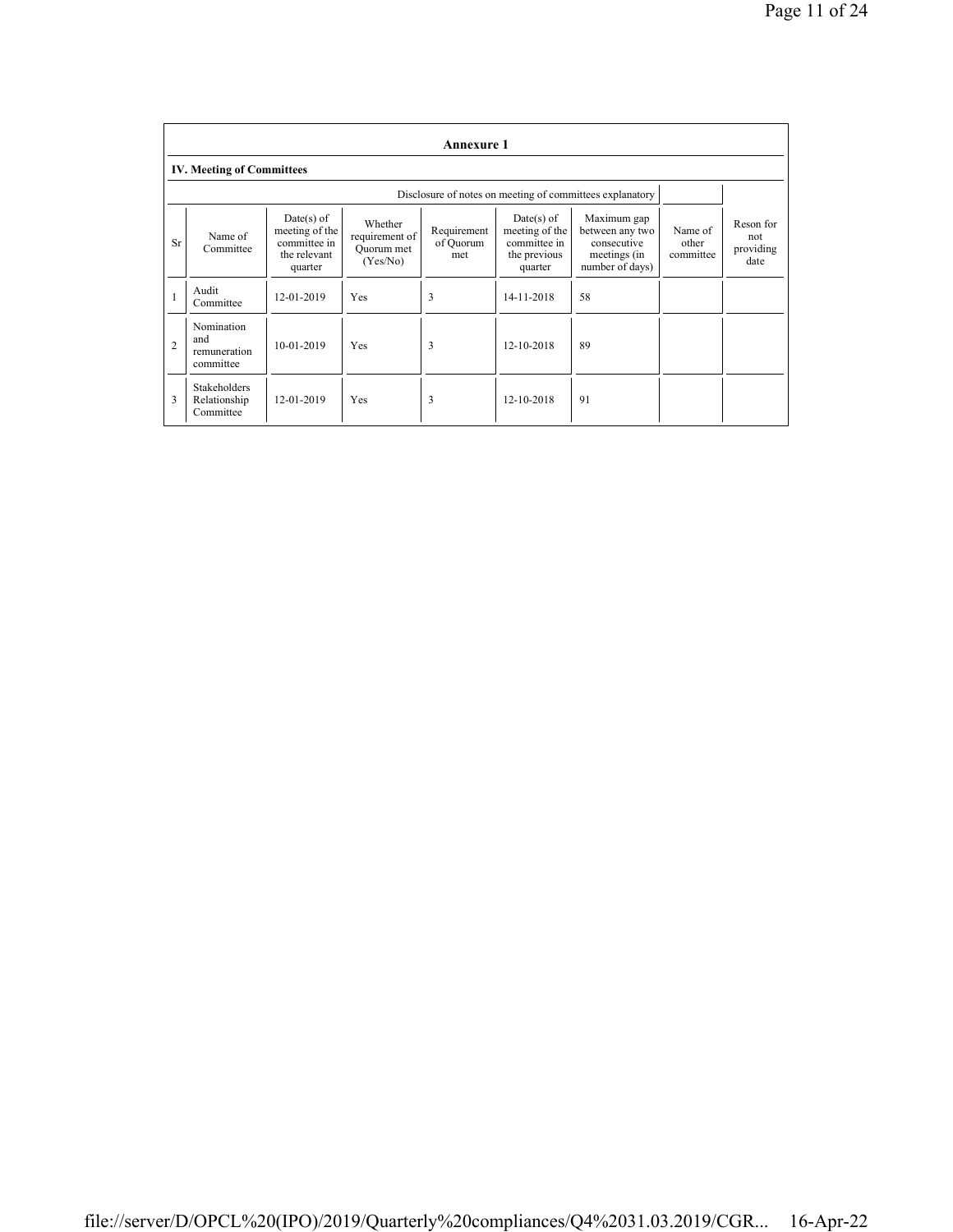|                | Annexure 1                                                                                                |                                  |                                                                    |  |  |  |  |  |
|----------------|-----------------------------------------------------------------------------------------------------------|----------------------------------|--------------------------------------------------------------------|--|--|--|--|--|
|                | <b>V. Related Party Transactions</b>                                                                      |                                  |                                                                    |  |  |  |  |  |
| Sr             | Subject                                                                                                   | Compliance status<br>(Yes/No/NA) | If status is "No" details of non-<br>compliance may be given here. |  |  |  |  |  |
|                | Whether prior approval of audit committee obtained                                                        | Yes                              |                                                                    |  |  |  |  |  |
| $\overline{2}$ | Whether shareholder approval obtained for material RPT                                                    | NA                               |                                                                    |  |  |  |  |  |
| 3              | Whether details of RPT entered into pursuant to omnibus<br>approval have been reviewed by Audit Committee | Yes                              |                                                                    |  |  |  |  |  |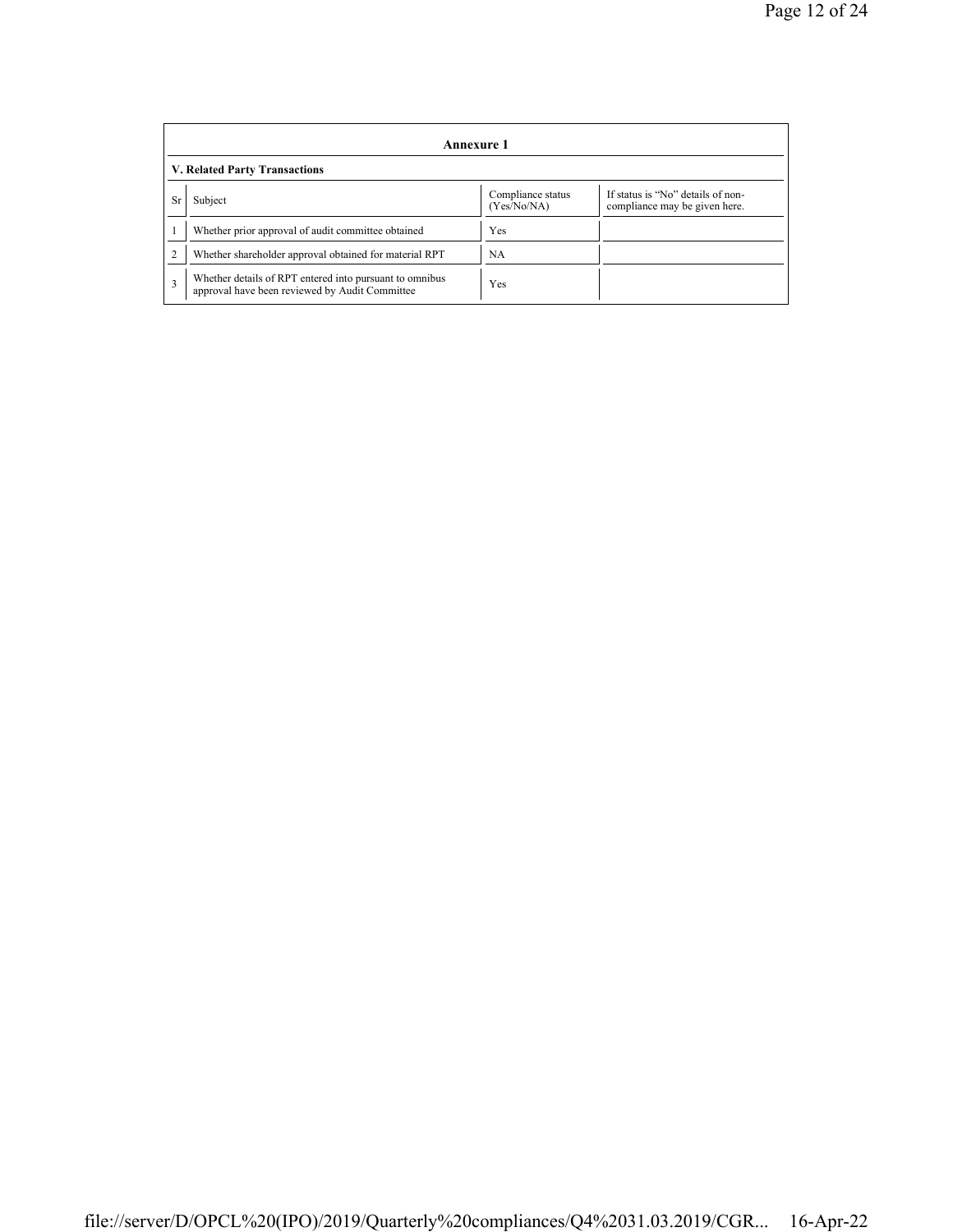|                          | <b>Annexure 1</b>                                                                                                                                                                                               |                               |  |  |  |  |
|--------------------------|-----------------------------------------------------------------------------------------------------------------------------------------------------------------------------------------------------------------|-------------------------------|--|--|--|--|
|                          | <b>VI. Affirmations</b>                                                                                                                                                                                         |                               |  |  |  |  |
| Sr                       | Subject                                                                                                                                                                                                         | Compliance status<br>(Yes/No) |  |  |  |  |
|                          | The composition of Board of Directors is in terms of SEBI (Listing obligations and disclosure requirements)<br>Regulations, 2015                                                                                | Yes                           |  |  |  |  |
| $\overline{c}$           | The composition of the following committees is in terms of SEBI(Listing obligations and disclosure<br>requirements) Regulations, 2015 a. Audit Committee                                                        | <b>Yes</b>                    |  |  |  |  |
| 3                        | The composition of the following committees is in terms of SEBI(Listing obligations and disclosure<br>requirements) Regulations, 2015. b. Nomination $\&$ remuneration committee                                | <b>Yes</b>                    |  |  |  |  |
| 4                        | The composition of the following committees is in terms of SEBI(Listing obligations and disclosure<br>requirements) Regulations, 2015. c. Stakeholders relationship committee                                   | <b>Yes</b>                    |  |  |  |  |
| $\overline{\phantom{0}}$ | The composition of the following committees is in terms of SEBI(Listing obligations and disclosure<br>requirements) Regulations, 2015. d. Risk management committee (applicable to the top 100 listed entities) | <b>NA</b>                     |  |  |  |  |
| 6                        | The committee members have been made aware of their powers, role and responsibilities as specified in SEBI<br>(Listing obligations and disclosure requirements) Regulations, 2015.                              | Yes                           |  |  |  |  |
| $\overline{7}$           | The meetings of the board of directors and the above committees have been conducted in the manner as<br>specified in SEBI (Listing obligations and disclosure requirements) Regulations, 2015.                  | <b>Yes</b>                    |  |  |  |  |
| 8                        | This report and/or the report submitted in the previous quarter has been placed before Board of Directors.                                                                                                      | Yes                           |  |  |  |  |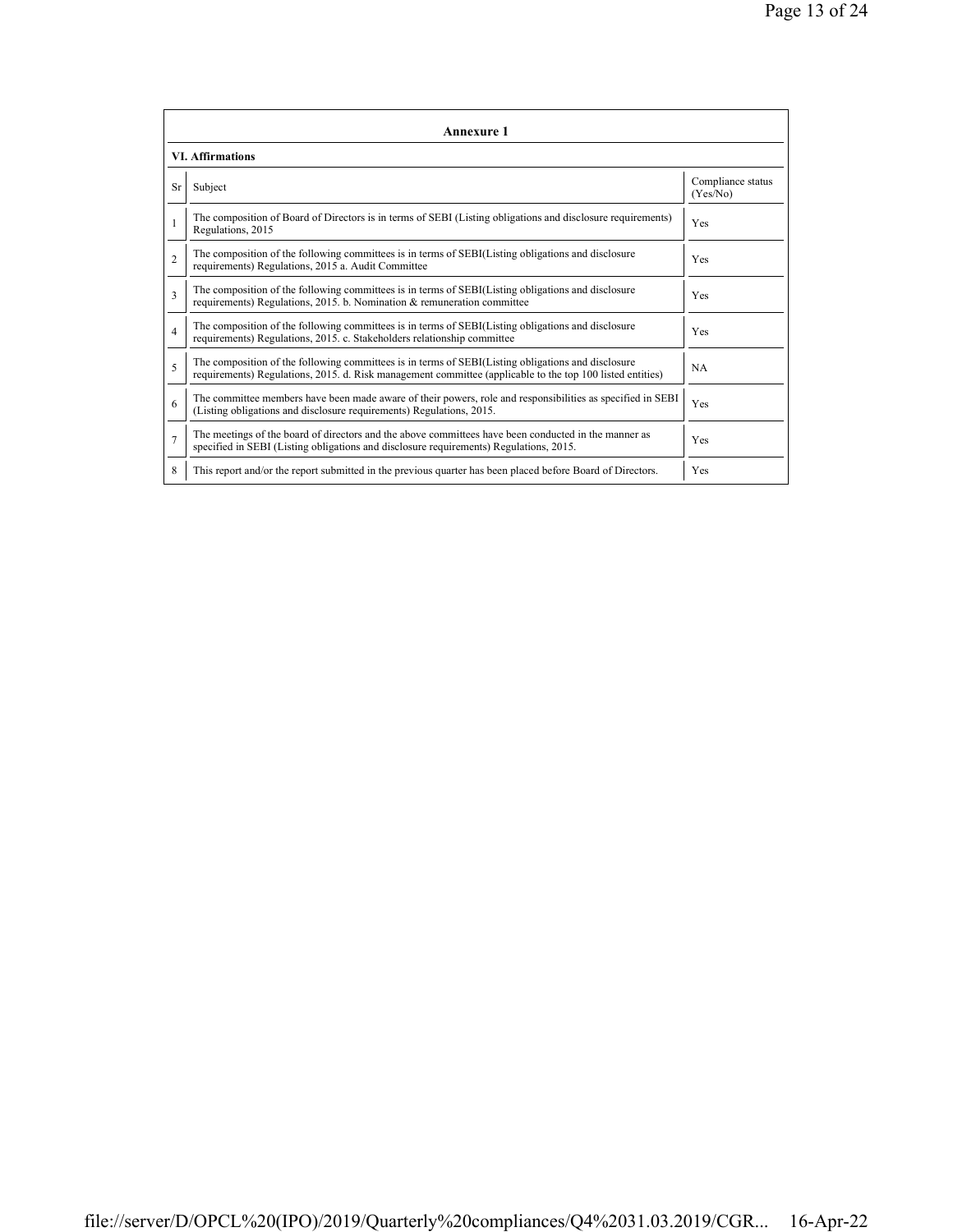|    |                   | <b>Annexure 1</b>  |
|----|-------------------|--------------------|
| Sr | Subject           | Compliance status  |
|    | Name of signatory | OM PRAKASH AGARWAL |
|    | Designation       | Managing Director  |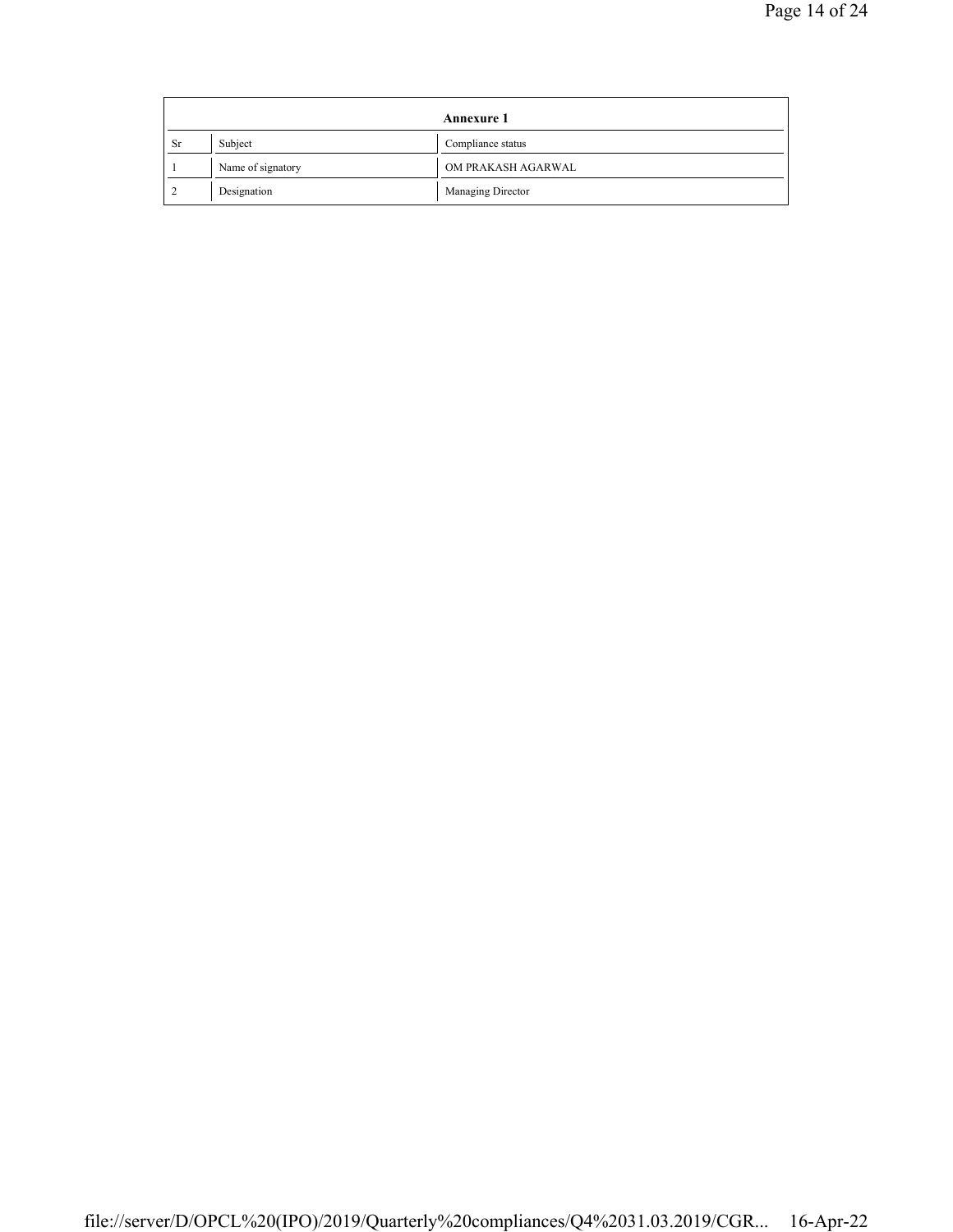|                | <b>Annexure II</b>                                                                                              |                                  |                                                                    |                     |  |
|----------------|-----------------------------------------------------------------------------------------------------------------|----------------------------------|--------------------------------------------------------------------|---------------------|--|
|                | Annexure II to be submitted by listed entity at the end of the financial year (for the whole of financial year) |                                  |                                                                    |                     |  |
|                | I. Disclosure on website in terms of Listing Regulations                                                        |                                  |                                                                    |                     |  |
| Sr             | <b>Item</b>                                                                                                     | Compliance status<br>(Yes/No/NA) | If status is "No" details of non-<br>compliance may be given here. | Web address         |  |
| 1              | Details of business                                                                                             | Yes                              |                                                                    | www.opchainsltd.com |  |
| $\overline{2}$ | Terms and conditions of appointment of<br>independent directors                                                 | Yes                              |                                                                    | www.opchainsltd.com |  |
| 3              | Composition of various committees of<br>board of directors                                                      | Yes                              |                                                                    | www.opchainsltd.com |  |
| 4              | Code of conduct of board of directors and<br>senior management personnel                                        | Yes                              |                                                                    | www.opchainsltd.com |  |
| 5              | Details of establishment of vigil<br>mechanism/ Whistle Blower policy                                           | Yes                              |                                                                    | www.opchainsltd.com |  |
| 6              | Criteria of making payments to non-<br>executive directors                                                      | Yes                              |                                                                    | www.opchainsltd.com |  |
| $\overline{7}$ | Policy on dealing with related party<br>transactions                                                            | Yes                              |                                                                    | www.opchainsltd.com |  |
| 8              | Policy for determining 'material'<br>subsidiaries                                                               | <b>NA</b>                        |                                                                    |                     |  |
| $\mathbf Q$    | Details of familiarization programmes<br>imparted to independent directors                                      | Yes                              |                                                                    | www.opchainsltd.com |  |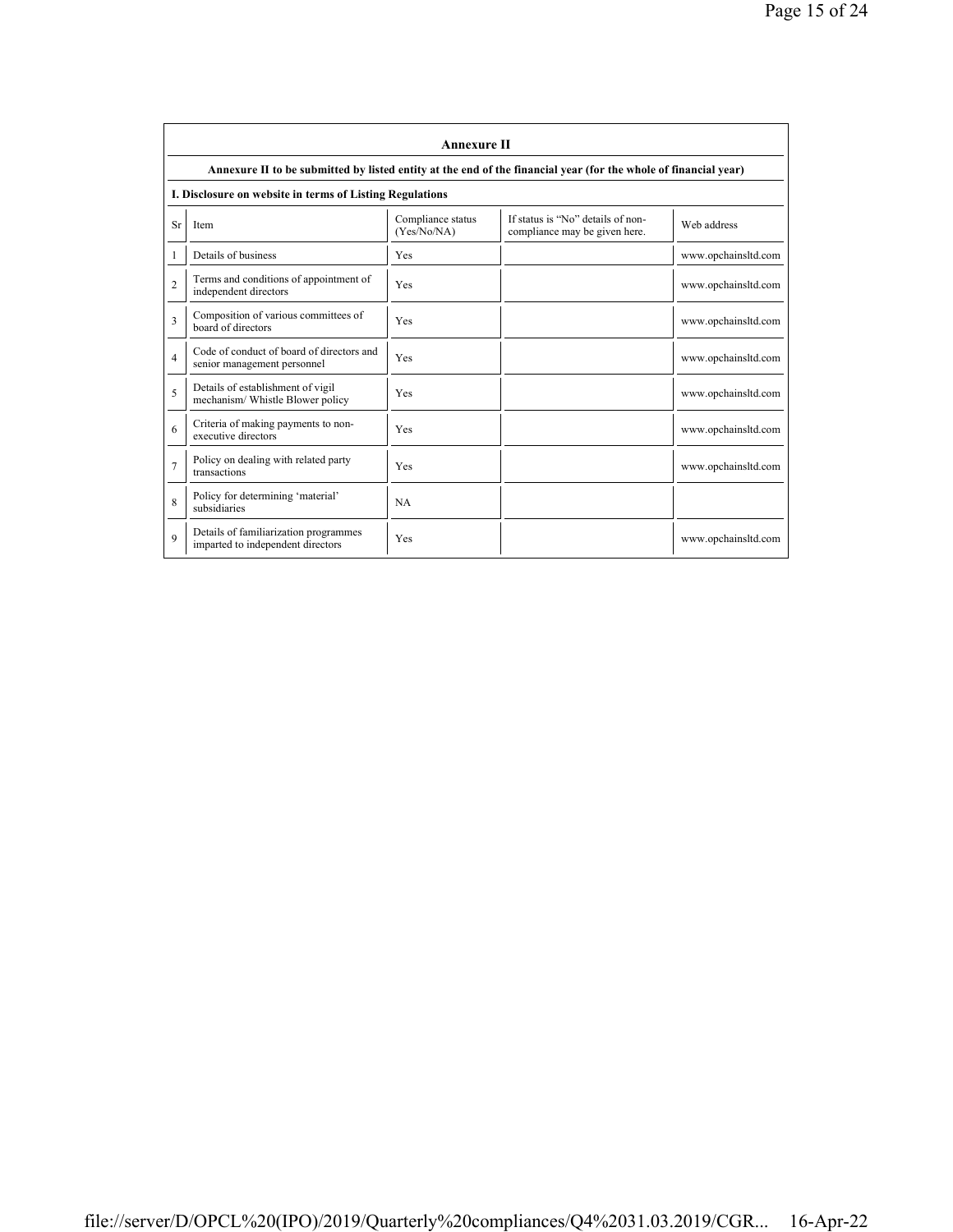|    | <b>Annexure II</b>                                                                                                                            |                                  |                                                                      |                     |  |
|----|-----------------------------------------------------------------------------------------------------------------------------------------------|----------------------------------|----------------------------------------------------------------------|---------------------|--|
|    | Annexure II to be submitted by listed entity at the end of the financial year (for the whole of financial year)                               |                                  |                                                                      |                     |  |
|    | I. Disclosure on website in terms of Listing Regulations                                                                                      |                                  |                                                                      |                     |  |
| Sr | Item                                                                                                                                          | Compliance status<br>(Yes/No/NA) | If status is "No" details of<br>non-compliance may be<br>given here. | Web address         |  |
| 10 | Contact information of the designated officials of the<br>listed entity who are responsible for assisting and<br>handling investor grievances | Yes                              |                                                                      | www.opchainsltd.com |  |
| 11 | email address for grievance redressal and other<br>relevant details                                                                           | Yes                              |                                                                      | www.opchainsltd.com |  |
| 12 | Financial results                                                                                                                             | Yes                              |                                                                      | www.opchainsltd.com |  |
| 13 | Shareholding pattern                                                                                                                          | Yes                              |                                                                      | www.opchainsltd.com |  |
| 14 | Details of agreements entered into with the media<br>companies and/or their associates                                                        | <b>NA</b>                        |                                                                      |                     |  |
| 15 | New name and the old name of the listed entity                                                                                                | Yes                              |                                                                      | www.opchainsltd.com |  |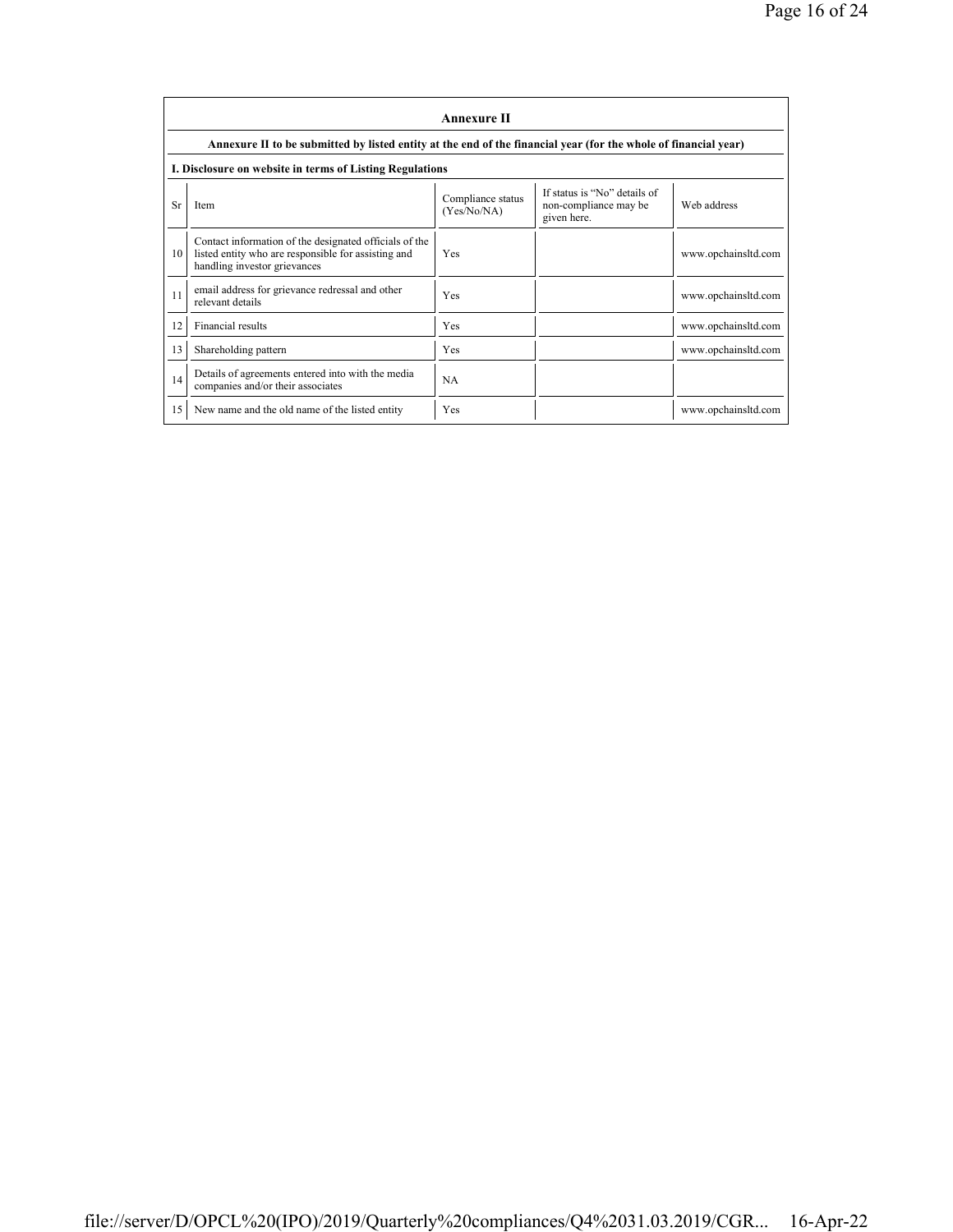|                | <b>Annexure II</b>                                                                                                   |                      |                                  |                                                                    |
|----------------|----------------------------------------------------------------------------------------------------------------------|----------------------|----------------------------------|--------------------------------------------------------------------|
|                | <b>II. Annual Affirmations</b>                                                                                       |                      |                                  |                                                                    |
| Sr             | Particulars                                                                                                          | Regulation<br>Number | Compliance status<br>(Yes/No/NA) | If status is "No" details of non-<br>compliance may be given here. |
| $\mathbf{1}$   | Independent director(s) have been appointed in terms of<br>specified criteria of 'independence' and/or 'eligibility' | 16(1)(b) & 25<br>(6) | Yes                              |                                                                    |
| $\overline{2}$ | Board composition                                                                                                    | 17(1)                | Yes                              |                                                                    |
| 3              | Meeting of Board of directors                                                                                        | 17(2)                | Yes                              |                                                                    |
| 4              | Review of Compliance Reports                                                                                         | 17(3)                | <b>Yes</b>                       |                                                                    |
| 5              | Plans for orderly succession for appointments                                                                        | 17(4)                | Yes                              |                                                                    |
| 6              | Code of Conduct                                                                                                      | 17(5)                | <b>Yes</b>                       |                                                                    |
| 7              | Fees/compensation                                                                                                    | 17(6)                | Yes                              |                                                                    |
| 8              | Minimum Information                                                                                                  | 17(7)                | Yes                              |                                                                    |
| 9              | Compliance Certificate                                                                                               | 17(8)                | Yes                              |                                                                    |
| 10             | Risk Assessment & Management                                                                                         | 17(9)                | <b>NA</b>                        |                                                                    |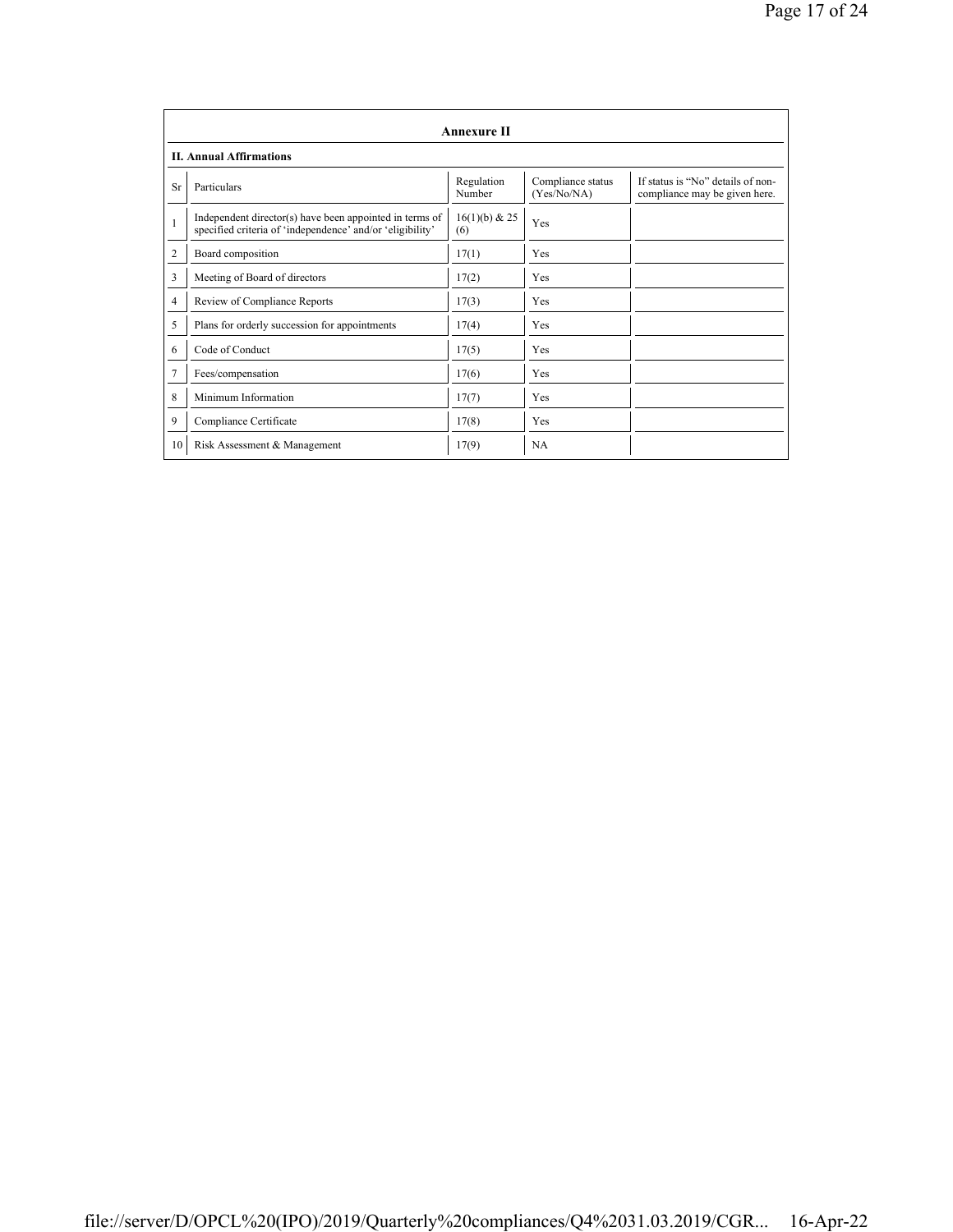|    | <b>Annexure II</b>                                                                 |                              |                                  |                                                                    |
|----|------------------------------------------------------------------------------------|------------------------------|----------------------------------|--------------------------------------------------------------------|
|    | <b>II. Annual Affirmations</b>                                                     |                              |                                  |                                                                    |
| Sr | Particulars                                                                        | Regulation<br>Number         | Compliance status<br>(Yes/No/NA) | If status is "No" details of non-<br>compliance may be given here. |
| 11 | Performance Evaluation of Independent<br><b>Directors</b>                          | 17(10)                       | Yes                              |                                                                    |
| 12 | Composition of Audit Committee                                                     | 18(1)                        | Yes                              |                                                                    |
| 13 | Meeting of Audit Committee                                                         | 18(2)                        | Yes                              |                                                                    |
| 14 | Composition of nomination & remuneration<br>committee                              | 19(1) & (2)                  | Yes                              |                                                                    |
| 15 | Composition of Stakeholder Relationship<br>Committee                               | 20(1) & (2)                  | Yes                              |                                                                    |
| 16 | Composition and role of risk management<br>committee                               | 21(1), (2), (3), (4)         | <b>NA</b>                        |                                                                    |
| 17 | Vigil Mechanism                                                                    | 22                           | Yes                              |                                                                    |
| 18 | Policy for related party Transaction                                               | 23(1), (5), (6), (7)<br>&(8) | Yes                              |                                                                    |
| 19 | Prior or Omnibus approval of Audit<br>Committee for all related party transactions | 23(2), (3)                   | Yes                              |                                                                    |
| 20 | Approval for material related party<br>transactions                                | 23(4)                        | Yes                              |                                                                    |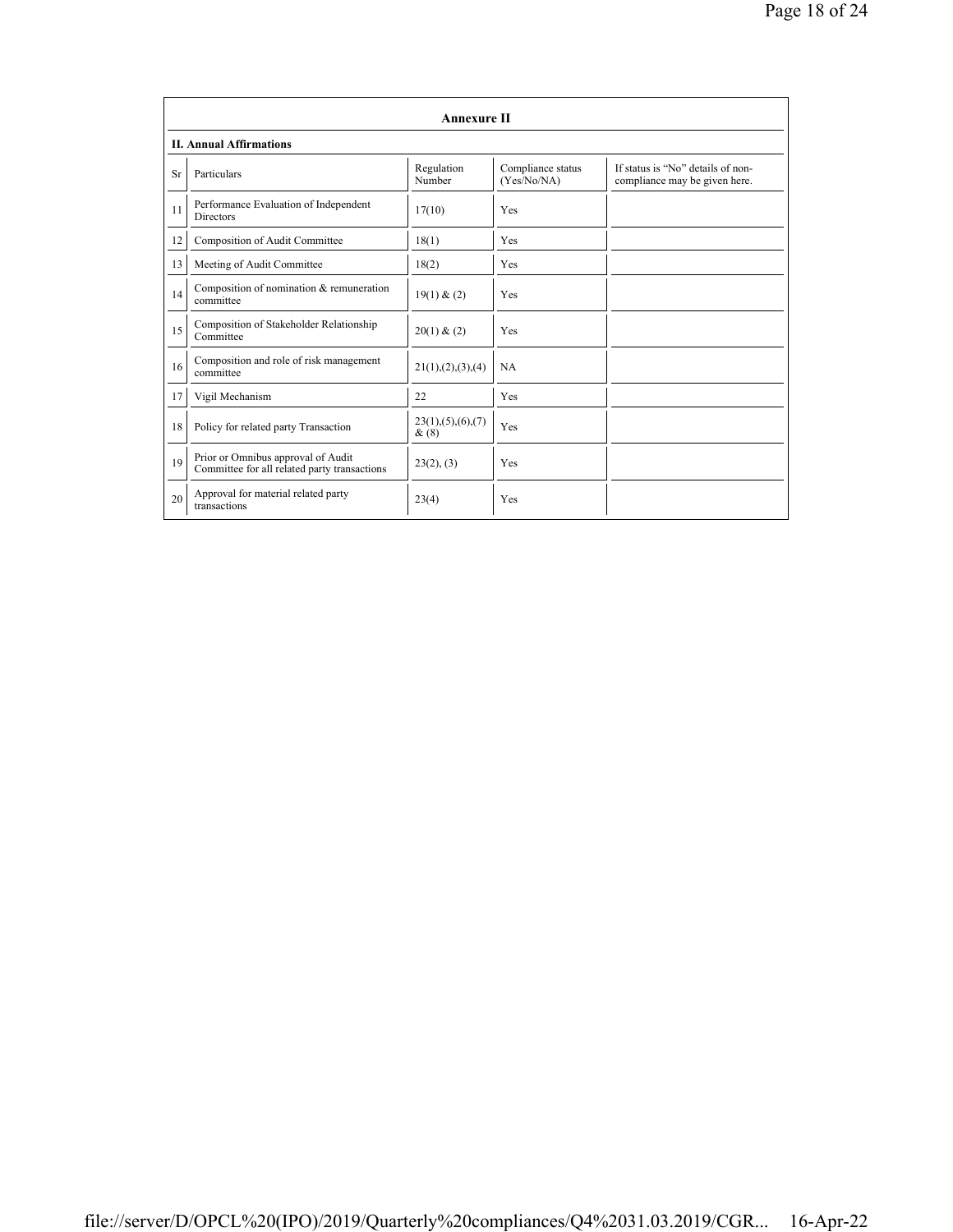|    | <b>Annexure II</b>                                                                                                      |                             |                                  |                                                                    |
|----|-------------------------------------------------------------------------------------------------------------------------|-----------------------------|----------------------------------|--------------------------------------------------------------------|
|    | <b>II. Annual Affirmations</b>                                                                                          |                             |                                  |                                                                    |
| Sr | Particulars                                                                                                             | Regulation<br>Number        | Compliance status<br>(Yes/No/NA) | If status is "No" details of non-<br>compliance may be given here. |
| 21 | Composition of Board of Directors of unlisted material<br>Subsidiary                                                    | 24(1)                       | <b>NA</b>                        |                                                                    |
| 22 | Other Corporate Governance requirements with respect<br>to subsidiary of listed entity                                  | 24(2),(3),(4),<br>(5) & (6) | <b>NA</b>                        |                                                                    |
| 23 | Maximum Directorship & Tenure                                                                                           | 25(1) & (2)                 | Yes                              |                                                                    |
| 24 | Meeting of independent directors                                                                                        | 25(3) & (4)                 | Yes                              |                                                                    |
| 25 | Familiarization of independent directors                                                                                | 25(7)                       | Yes                              |                                                                    |
| 26 | Memberships in Committees                                                                                               | 26(1)                       | Yes                              |                                                                    |
| 27 | Affirmation with compliance to code of conduct from<br>members of Board of Directors and Senior management<br>personnel | 26(3)                       | Yes                              |                                                                    |
| 28 | Disclosure of Shareholding by Non-Executive Directors                                                                   | 26(4)                       | Yes                              |                                                                    |
| 29 | Policy with respect to Obligations of directors and<br>senior management                                                | $26(2)$ & $26(5)$           | Yes                              |                                                                    |
|    | Any other information to be provided - Add Notes                                                                        |                             |                                  |                                                                    |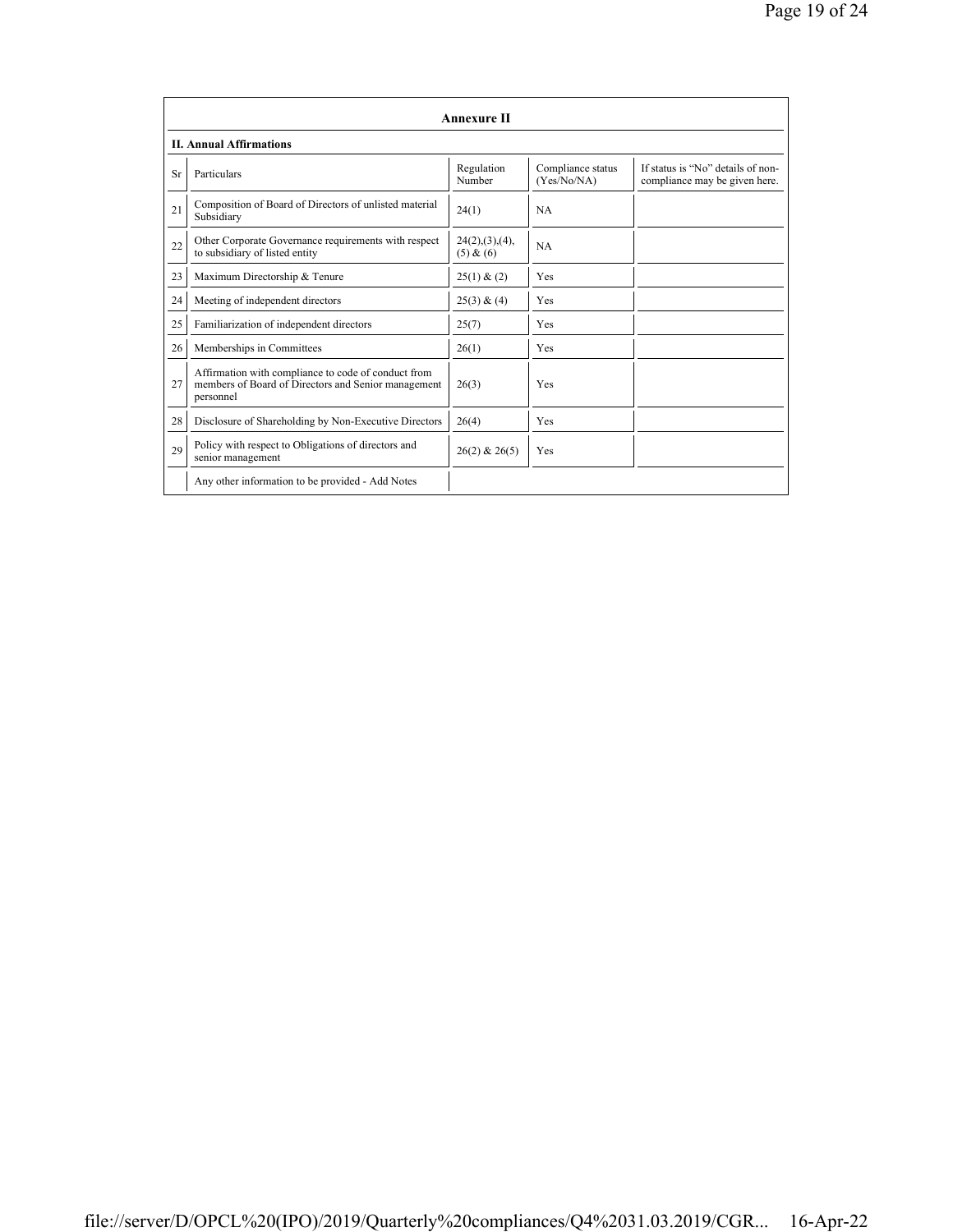|        | <b>Annexure II</b> |                    |  |
|--------|--------------------|--------------------|--|
|        | Name of signatory  | OM PRAKASH AGARWAL |  |
| $\sim$ | Designation        | Managing Director  |  |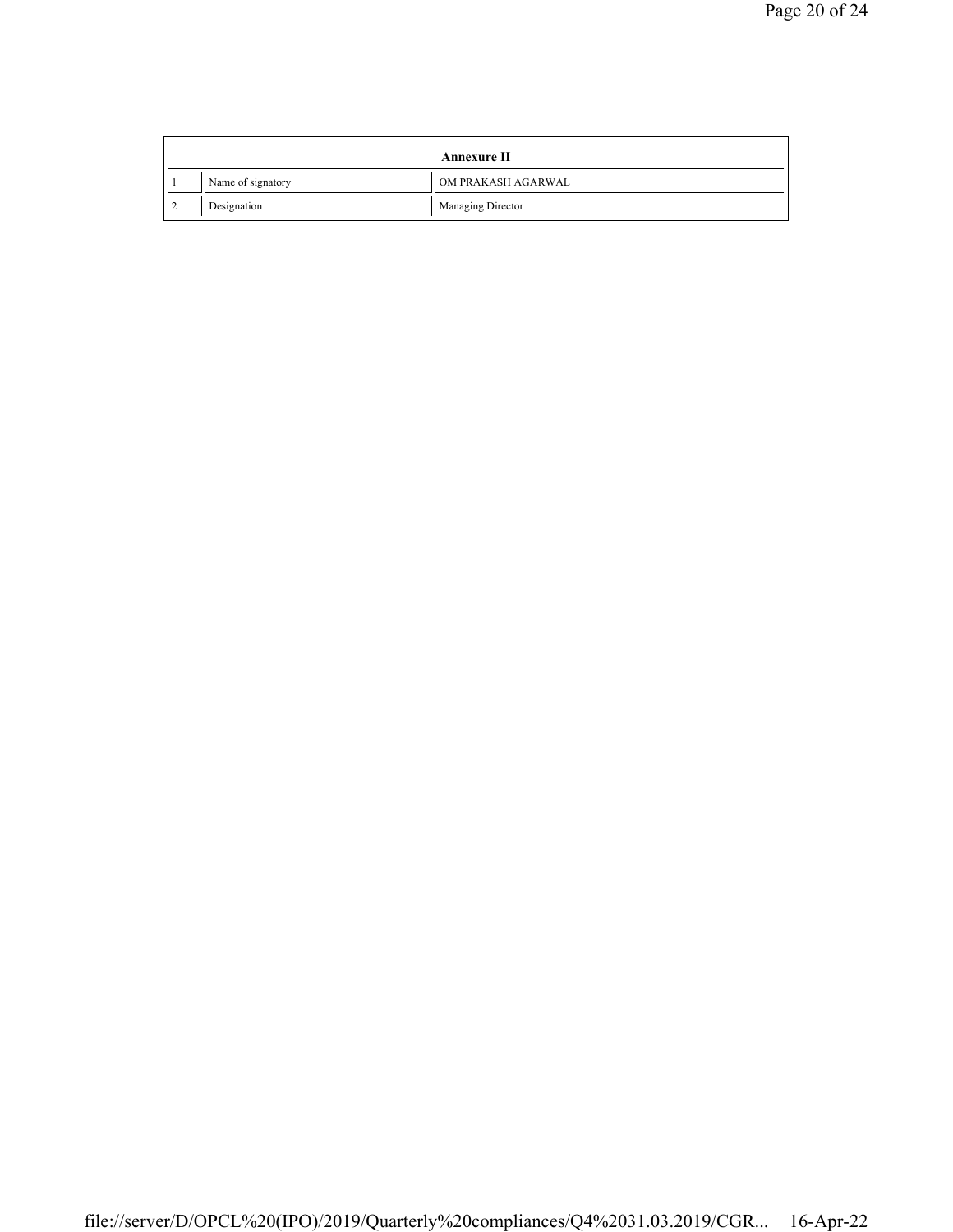|    | Annexure II                                                                                                                                                           |                                         |  |  |
|----|-----------------------------------------------------------------------------------------------------------------------------------------------------------------------|-----------------------------------------|--|--|
|    | <b>III.</b> Affirmations                                                                                                                                              |                                         |  |  |
| Sr | <b>Particulars</b>                                                                                                                                                    | <b>Compliance status</b><br>(Yes/No/NA) |  |  |
|    | The Listed Entity has approved Material Subsidiary Policy and the Corporate Governance requirements<br>with respect to subsidiary of Listed Entity have been complied | NA                                      |  |  |
|    | Any other information to be provided                                                                                                                                  |                                         |  |  |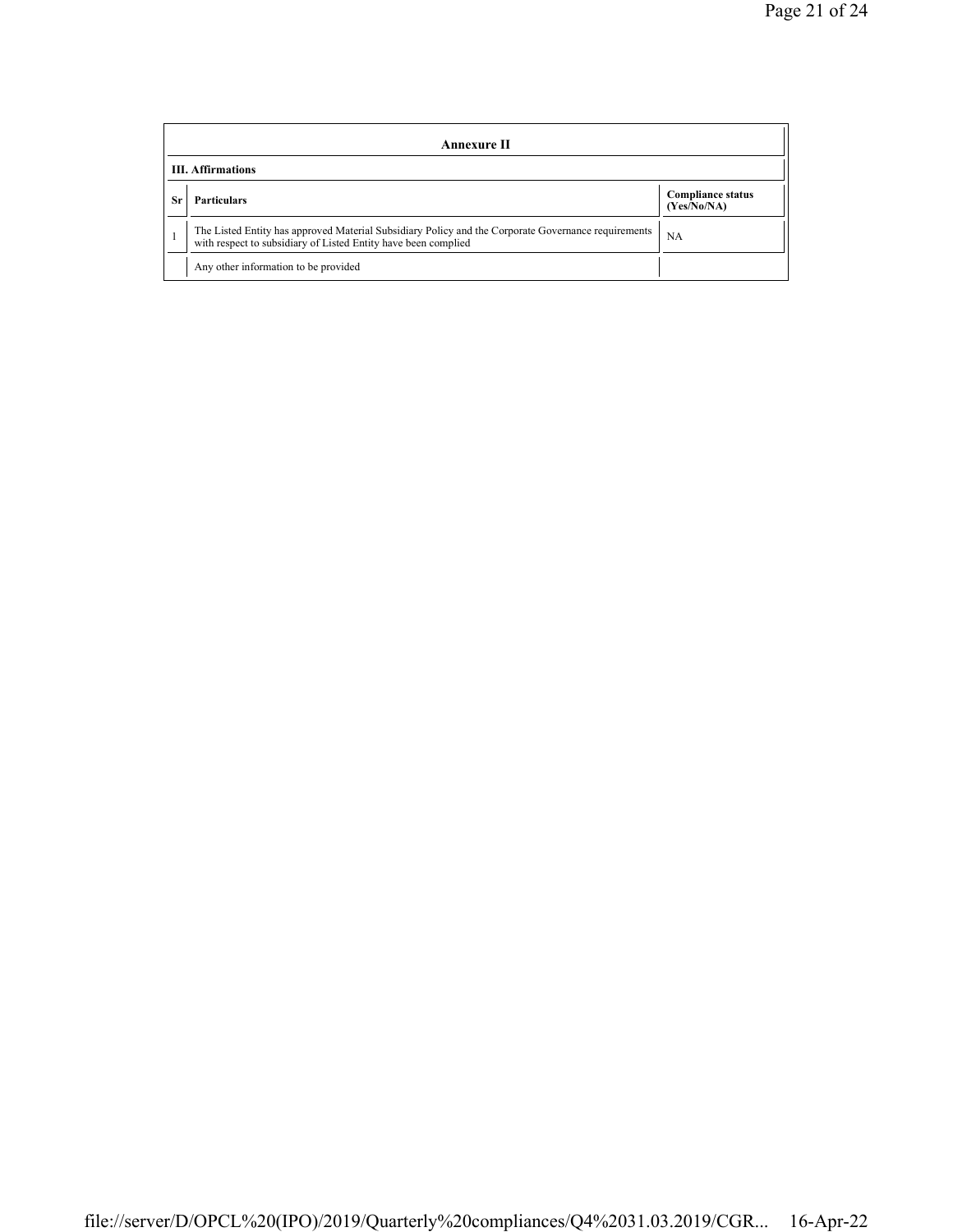|        | <b>Annexure II</b> |                    |  |
|--------|--------------------|--------------------|--|
|        | Name of signatory  | OM PRAKASH AGARWAL |  |
| $\sim$ | Designation        | Managing Director  |  |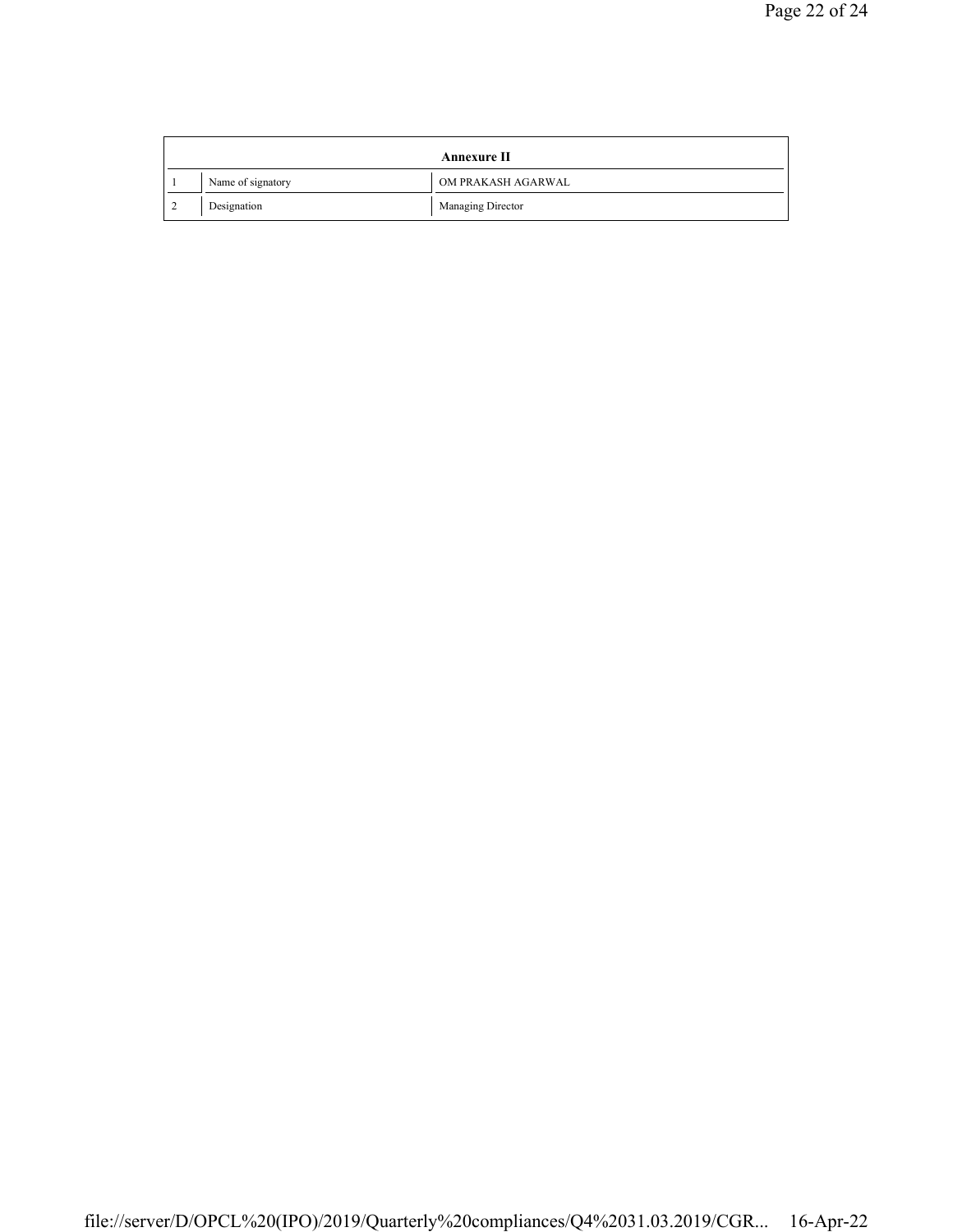| <b>Signatory Details</b> |                    |
|--------------------------|--------------------|
| Name of signatory        | Om Prakash Agarwal |
| Designation of person    | Managing Director  |
| Place                    | Agra               |
| Date                     | 31-03-2019         |